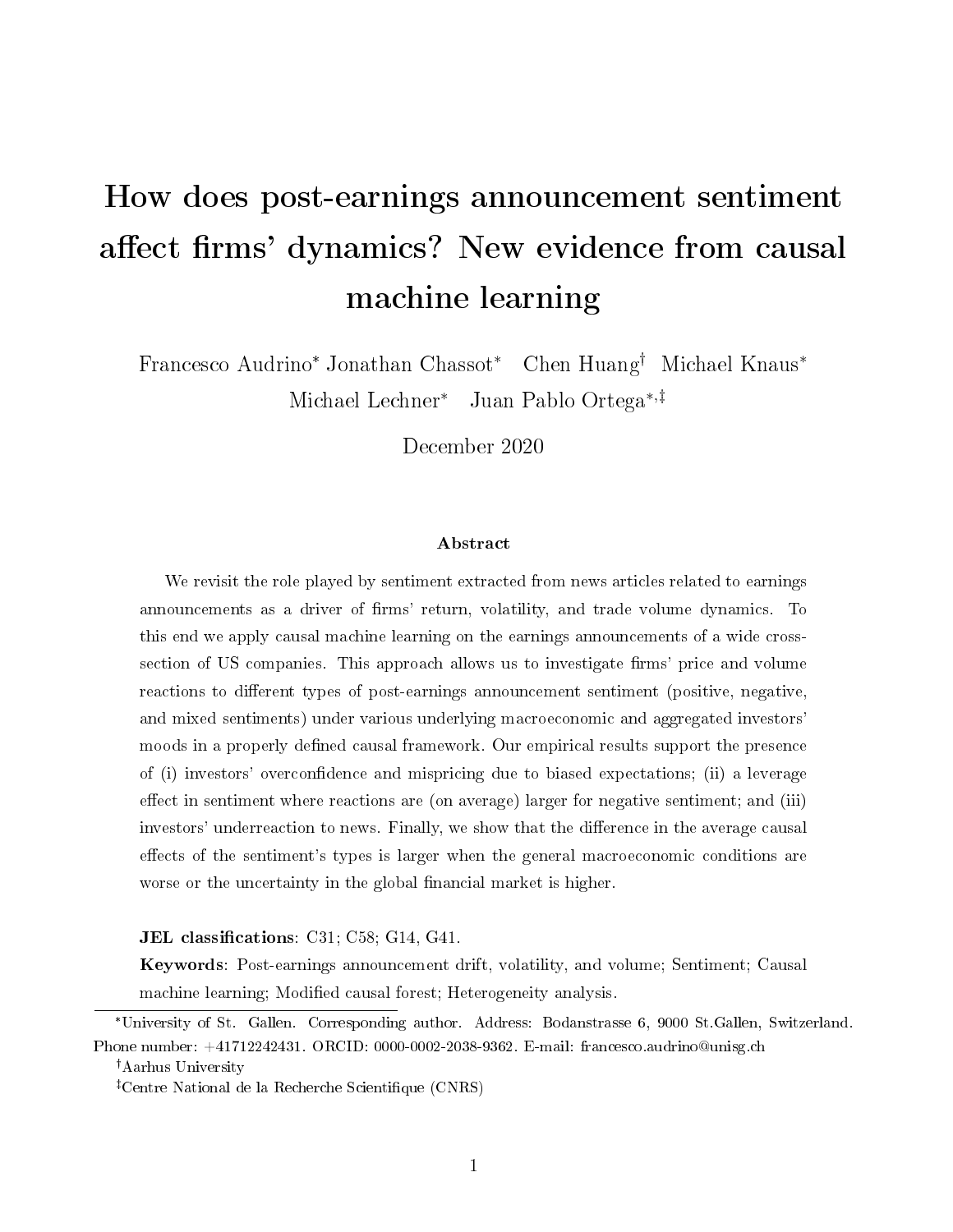# 1 Introduction

Firms' earnings announcements are key moments in which investors receive real, correct information about the general companies' conditions and the performance achieved during the preceding period of time (usually one quarter). Investors then update their financial positions. correct potentially biased expectations and, depending on the type of news released and their previous perception of the companies' potential, keep or change their opinion and sentiment. As has already been widely reported in the literature, this release of new information has a huge impact on the dynamics of the companies' prices and volatilities and on the way investors trade the underlying stocks the days of and after the earnings calls. These reactions produce what are generally referred to as "anomalies," that is, empirical, observed facts that counter the expectations developed in standard theories that are based on the key assumptions of rational investors and efficient financial markets. In fact, abnormal returns, excess volatility and abnormal trading volumes are empirical stylized facts commonly associated with earnings announcements.

As a consequence, several models have been introduced in the literature that incorporate different possible investors' behaviors in an attempt to close the gap between theory and observed reality. Given the growing empirical evidence dating back to the early 1990s coming from behavioral finance showing that the stock market is driven by investors' psychology (see, among others, Daniel et al., 2002, for a literature review), all such models include as central variables investors' sentiment and attention and put forward different explanations (in isolation or combined with each other): Among others, the misattribution bias, which says that people make risky decisions depending on mood states (Johnson and Tversky, 1983); models assuming that risk-averse arbitrageurs encounter limits to arbitrage and cannot always keep the prices at their fundamental values when trading against the irrational trades of uninformed noise traders basing decisions on sentiment (Miller, 1977; Black, 1986; De Long et al., 1990; Stambaugh et al., 2012); underreaction and overreaction to news (Barberis et al., 1998; Hirshleifer et al., 2009); optimism and pessimism in the sense that investors are too optimistic about some stocks and too pessimistic about others (Engelberg et al., 2018); overcondence (Miller, 1977); the limited attention hypothesis, which assumes that attention is a scarce and costly resource, and as such investors pay only fluctuating attention to stock-related information, reducing the speed at which the new information is properly interpreted and incorporated in stock prices (Kahneman, 1973; Peng, 2005; Peng and Xiong, 2006; Della Vigna and Pollet, 2009; Hirshleifer et al., 2009; Andrei and Hasler, 2015; Gargano and Rossi, 2018; Audrino et al., 2020); and investors' sentiment disagreement and divergence of opinions (Antweiler and Frank, 2004; Siganos et al., 2017; Giannini et al., 2019; Audrino et al., 2020; Cookson and Niessner, 2020).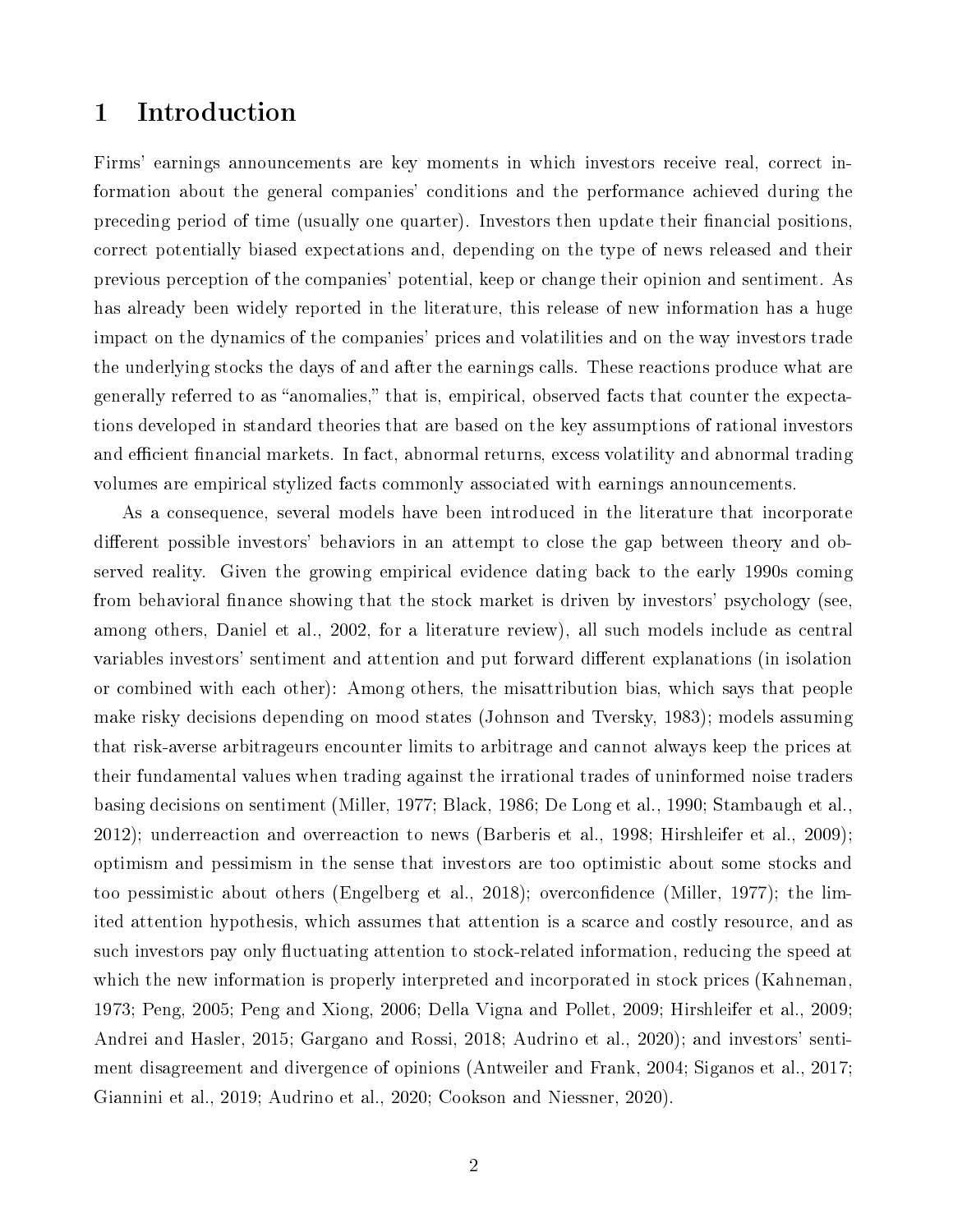In this empirical study we revisit the role played by the sentiment extracted from news articles related to the release of new information during firms' earnings calls in driving subsequent companies' price dynamics and investors' trading behaviors. In particular, we investigate whether different types of sentiment yield systematic various immediate and mid-term investors' reactions observed the day and the week after the earnings announcements. Moreover, we verify whether such reactions align well with the main underlying economic theories introduced in the previous literature.

In contrast to all previous studies investigating stock price dynamics around earnings announcements, we apply a recent methodology developed by the causal machine learning community, the Modified Causal Forest (MCF), to estimate the (causal) effects of interest. Such an approach allows us to control in a more systematic way for the information included in a possibly large number of confounding covariates and to clarify further both the direction and the size of the effects as well as to analyze heterogeneity in a systematic way. In greater detail, we apply a method based on causal forests proposed in Wager and Athey (2018) based on a collection of randomly generated causal trees with small final leaves. This approach is combined with the techniques introduced in Lechner (2018) that improve the splitting rule for the individual trees and provide methods to estimate heterogeneous effects for a limited number of discrete policy variables at low computational cost.

Using this methodology, our analysis focuses on the effect of different types of post-earnings announcement sentiment (categorized as positive, negative, and mixed) extracted from the news articles reporting and commenting on the earnings releases, individual firms' returns, volatilities, and trading volumes. Moreover, the flexibility of this strategy also allows performing the analysis on whether and how the estimated effects change with respect to different underlying macroeconomic conditions and aggregated investors' moods about the financial market as a whole.

In our analysis we consider a wide cross section of US companies belonging to the S&P 500 universe from September 10, 2003 to December 31, 2017. We obtained the data about the news articles' sentiment related to the firms' earnings releases through the RavenPack News Analytics database and the price and volume data through the TAQ database. In particular, we consider only earnings announcements that are released when the US market is closed (in the evening after the market closes or in the morning before market opening): This allows an exact identification of the beginning of the post-announcement period and performance of the analysis on a daily frequency basis. As we show in Section 2, this is not an overly restrictive assumption given that about 97% of the earnings calls happen when the market is closed.

The main results can be summarized as follows. First, we corroborate previous empirical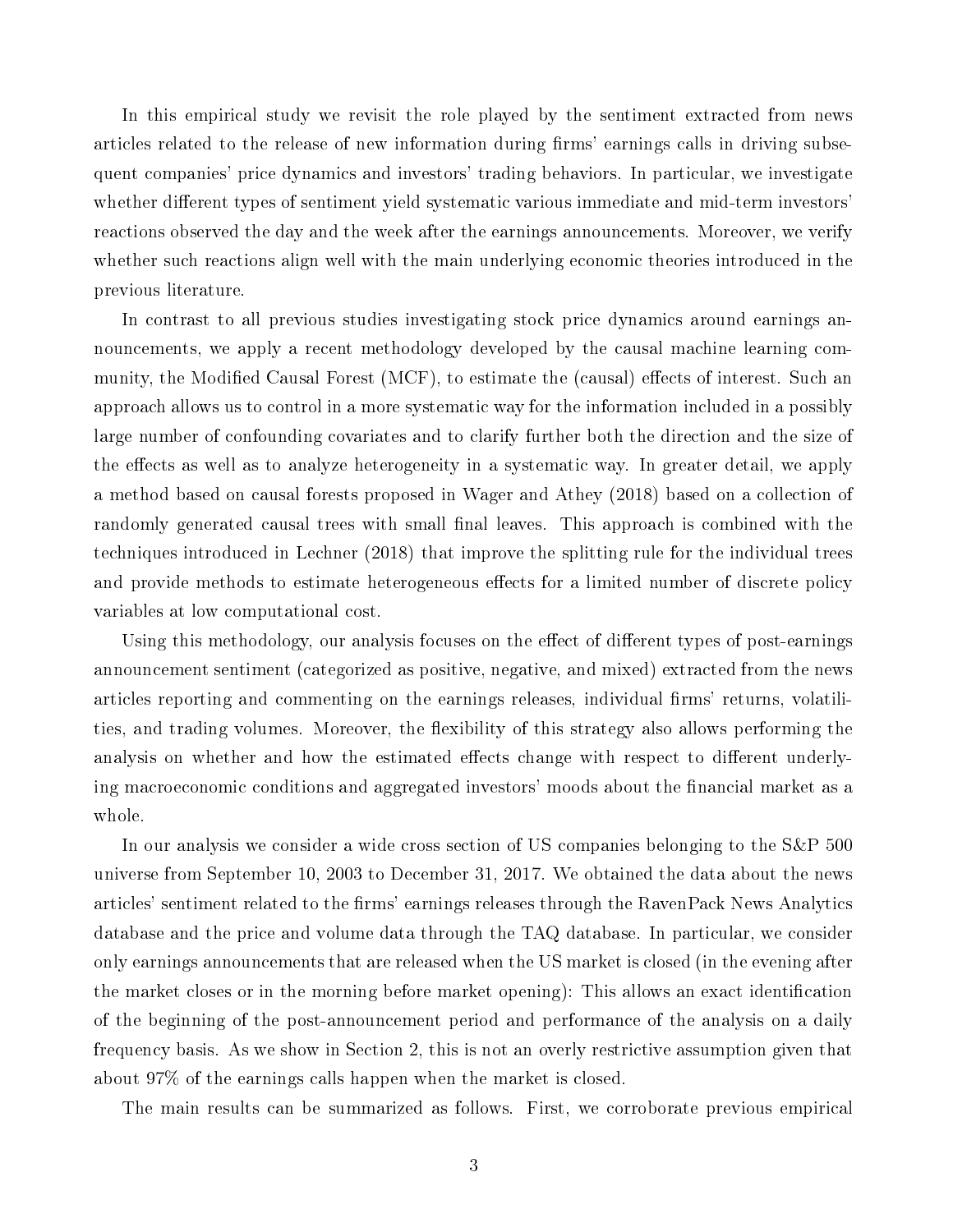evidence and find that the day and the week after the earnings announcements, the average potential returns due to the different news articles' sentiment are large (in magnitude): They go up to 21 basis points and 75 basis points on average over the cross-section of companies on a daily and weekly basis, respectively. Moreover, both average potential volatility and trading volume jump irrespectively of the sentiment's direction the day after the earnings announcements to levels that are more than 60% larger than usual. One week after the announcements, the average potential volatility and trading volume slowly revert back to the standard average values. These results are consistent with the theories postulating that overconfidence and mispricing due to biased expectations lead investors to hold financial positions that are not fully justified by the fundamentals of the companies and to react to news (that is, earnings announcements) by immediately correcting them (De Long et al., 1990, or Engelberg et al., 2018, among others). The result that the abnormal average potential values only slowly revert back to the average values historically observed when no earnings calls are scheduled is also consistent with the limited attention hypothesis: If investors are distracted and focus on irrelevant news instead of correctly processing the relevant new information included in the earnings releases, they underreact to the news, and it may take some time before the mispricing is fully corrected (Hirshleifer et al., 2009).

Second, we find that in most cases the sign of the potential returns corresponds to the one of the sentiment. This result again supports the limited attention hypothesis causing investors' underreaction to news that leads to prices that are too low after good news and too high after bad news. As a consequence, positive (negative) sentiment predicts high (low) subsequent returns (Hirshleifer et al., 2009). Third, we find a leverage effect in the estimated average potential outcomes: In case of negative sentiment, the potential return, volatility, and trading volume are larger (in magnitude) than those estimated for positive sentiment. This result conforms well with previous theoretical and empirical studies that found an asymmetric reaction in the size of the mispricing, volatility, and trading volume depending on the sign of the sentiment; see, among others, Miller (1977) and Zhang et al. (2016).

Fourth, the average estimated potential effects in response to mixed opinions and when there is disagreement in the news articles' sentiment are similar but smaller in magnitude than those found for negative sentiment; in fact, they lie between the values estimated for earnings announcements that cause only negative or only positive sentiments. This finding complements and partially contrasts with the empirical results shown in the previous literature that observed a negative (positive) relation between the divergence of investors' opinions and sentiments and the subsequent absolute returns (volatilities and trading volumes) (Siganos et al., 2017; Giannini et al., 2019; Cookson and Niessner, 2020). Similarly to what Antweiler and Frank (2004) and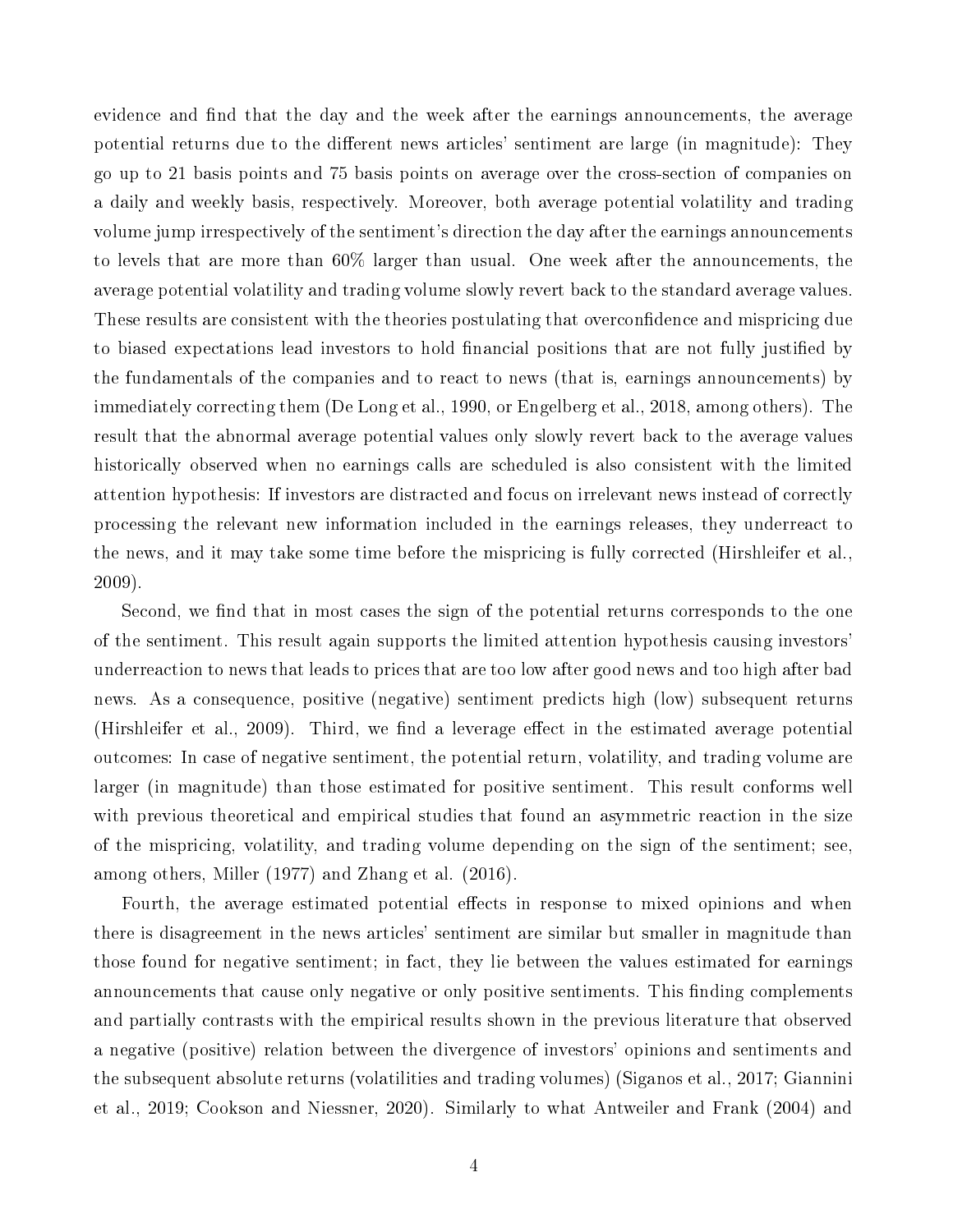Audrino et al. (2020) reported in a predictive setting, after controlling for other confounding factors in a causal framework, the impact of post-earnings announcement sentiment disagreement on subsequent returns, volatilities, and trading volumes is reduced such that the estimated potential outcomes become smaller in magnitude than those observed for negative sentiments shared across all news articles.

Fifth, we find that generally the average potential returns across the different sentiment types are not statistically significantly different from zero at the  $1\%$  significance level except when considering the difference between the average weekly potential returns in reaction to positive and negative sentiments: In this case the difference in the average effects amounts to 76 basis points and is also largely economically relevant. With respect to differences in the estimated average potential volatilities and trading volumes, the picture becomes clearer both in terms of statistical and economic significance: After positive sentiment the effects are significantly smaller than after negative and mixed sentiments for which no particular differences are found (up to 10% and 13% smaller at the daily and weekly frequency, respectively). Thus, earnings announcements that produce only positive sentiments are substantially more effective in reducing market risk when investors trade financial positions in the corresponding companies than when sentiments are negative or mixed.

Finally, we conduct a heterogeneity analysis for various underlying variables. We investigate whether the estimated effects and the difference among them change  $(i)$  if the general economy is in an expansion or recession cycle; (ii) for different levels of general market risk and aggregated investors' sentiment as measured by the VIX; and (iii) for different levels of media coverage attention around the earnings releases as measured by the number of news articles published related to the announcements. We find that in most cases the difference in the average effects for volatility and trading volume between positive and negative (or mixed) sentiments becomes more pronounced when the macroeonomic conditions are worse and investors' aggregate perception about the uncertainty in the financial market is larger. In contrast, we did not find any particular difference in the estimated average effects due to different types of sentiment with respect to a different degree of coverage attention to the earnings announcements: When the attention is high, all daily effects for returns, volatility, and trading volume are similarly larger (in magnitude) irrespectively of the sentiment's types, which supports the limited attention hypothesis (that is, the price adjustment speed is faster when attention is higher) and confirms the empirical results published in the previous literature; see, among others, Peng (2005), Hirshleifer et al. (2009), Andrei and Hasler (2015), or Audrino et al. (2020).

The remainder of the paper is structured follows. Section 2 describes the data sources and the design of the study in the causal inference framework. The methodology based on causal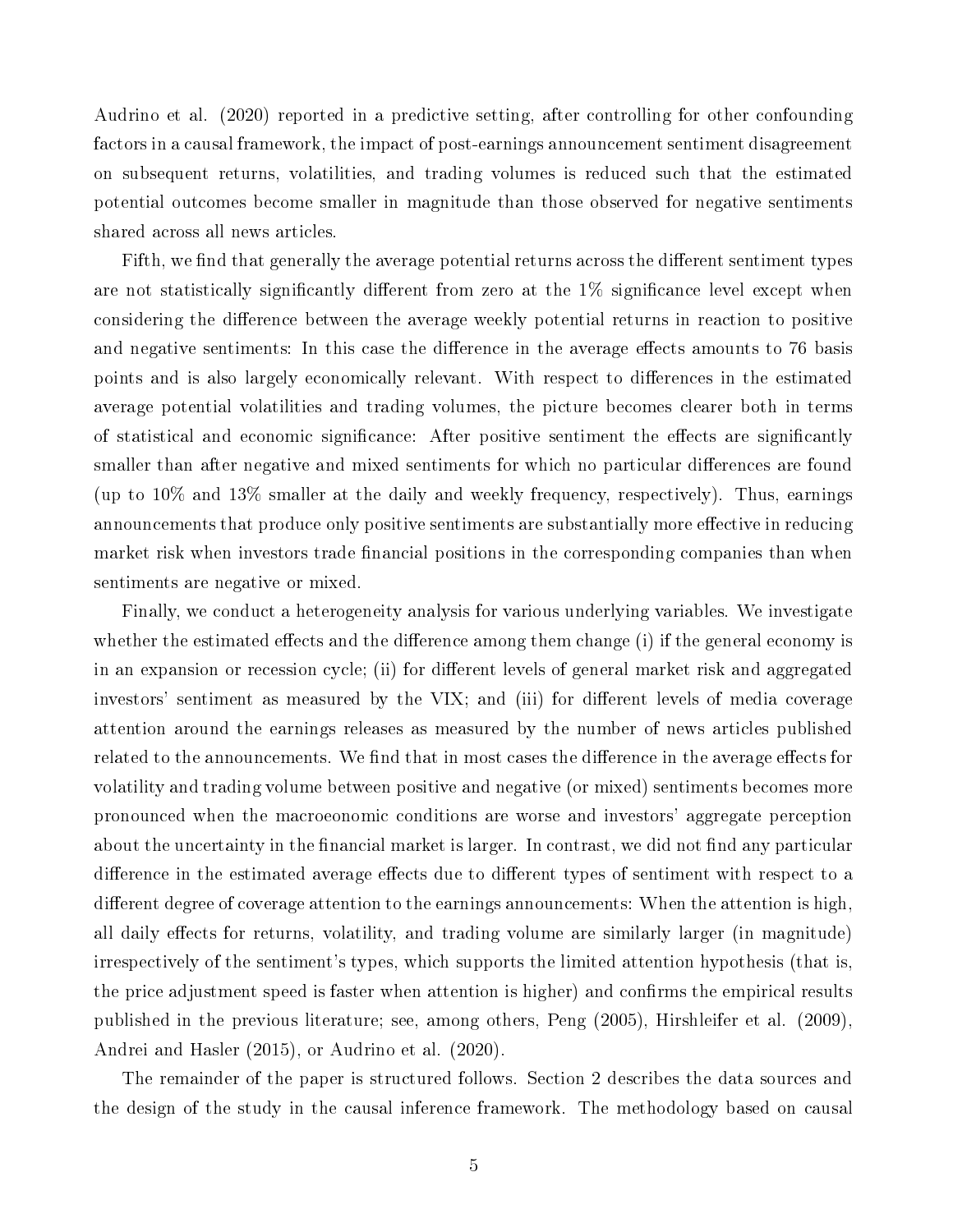forests and the corresponding estimators are introduced in Section 3. Section 4 contains and discusses the results. Section 5 concludes the paper.

# 2 The data

To analyze the causal links between the firm-specific sentiment related to earnings announcements and financial outcomes, we consider 807 companies whose stock was part of the S&P 500 index at some point during the time period ranging between September 10, 2003 and December 31, 2017.

Data sources. A variety of data providers have been used to build our dataset which, as in any causal study, consists of treatment, outcome, and control variables. The news stories and the corresponding news sentiment proxies regarding earnings announcements used in our dataset were obtained from the RavenPack News Analytics (RPNA) database. Compustat was used to retrieve historical information at a daily frequency about the S&P 500 stocks under consideration. The IBES (Institutional Brokers' Estimate System) database was used to identify quarterly earnings announcements properly time stamped. Finally, the NYSE Trade and Quote (TAQ) database was used to compute realized volatilities, one of our outcome variables. Detailed information on how all these data sources interact in the construction of our dataset can be found in the Appendix A.1.

Treatment variables. For each earnings announcement of each S&P 500 company (within its duration in the index), we collect the earnings news within a time window ranging from the announcement time-stamp to the next market opening. We refer to this period as the treatment window. To measure the outcomes and controls, we define the pre- and post-treatment windows which include 8 calendar days (open to close), respectively. A sketch of the time line is depicted in Figure 1.

We note that corporate earnings are generally released on a quarterly basis. Moreover, in view of the distribution of the times of release during the day (see Figure 2), we only focus on the announcements outside the market trading hours.

Once the companies and the timing of their earnings announcements are identified, we turn to the creation of our treatment variable using the sentiment conveyed by related news reports. The treatment variable can take three different values: *positive*, *negative*, and *mixed*. This value is computed by aggregating the sentiment scores provided by RPNA associated with all the news stories that correspond to each earnings release and to each company. This aggregation is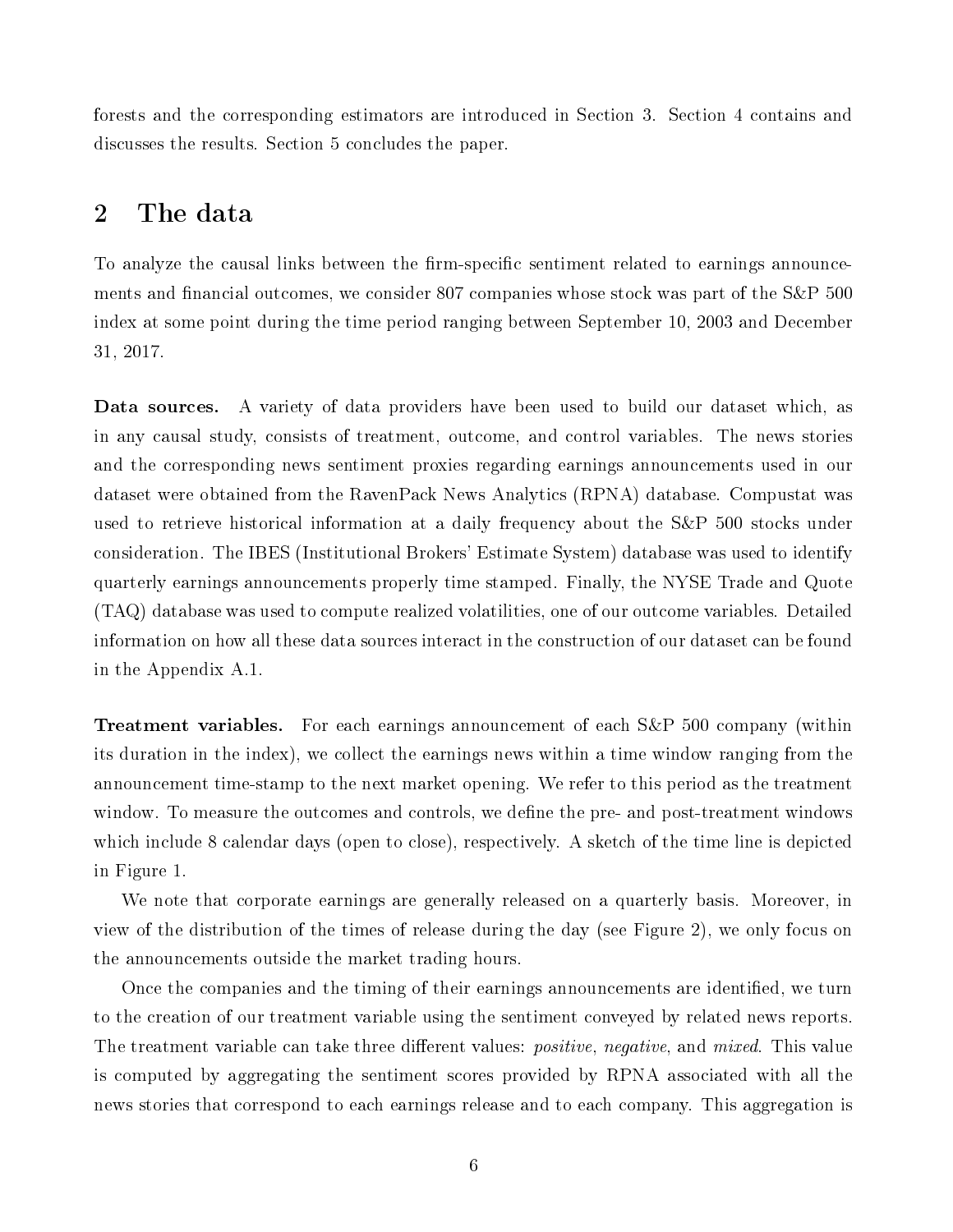

Figure 1: Sketch of the time line. For each earnings announcement, the treatment period (in which we collect the news stories about it) is defined as the time window ranging from the announcement time-stamp to the next market opening. The pre- and post-treatment windows include 8 calendar days (open to close) before and after it, respectively. The Event Sentiment Score (ESS) is a score ranging from 0 to 100 which represents the underlying sentiment for a news story and a given entity: A score of 50 indicates a neutral sentiment, while values above 50 indicate a positive sentiment and values below 50 a negative one; for more details see Appendix A.1.

carried out within the treatment window. When all news releases observed in this window have a non-negative sentiment, we assign the earnings release a *positive* treatment value. Similarly, if all news releases in the time frame exhibit a non-positive sentiment, the announcement is assigned a *negative* treatment value. Lastly, if we observe news stories with both negative and positive sentiments, we assign the release a mixed treatment value. We discard earnings releases for which we only observe neutral sentiments. More details about how we proxy the news sentiment using RavenPack can be found in Appendix A.1.

Table 1 presents the average, minimum and maximum numbers of news reports reported by RPNA per earnings announcement for the full sample and each sentiment category, respectively. On average, more news releases are observed if the earnings release is classified to be positive than negative, even though the mixed category is the most numerous.

Figure 3 shows the time-evolution of the sentiment variables. As is evident from the figure, news reports are classified by RPNA in the positive category much more often than in the other two classes. This is a consequence of the fact that company earnings reports are intentionally written in a way that try to convey as much as possible a positive feeling to the readers. Another prominent feature that is clearly visible in this graph is a structural break from 2009 to 2010, after which the share of negative sentiments abruptly decreased. We attribute this discontinuity to the sale in 2010 of the main RPNA information provider, namely the Dow Jones Indexes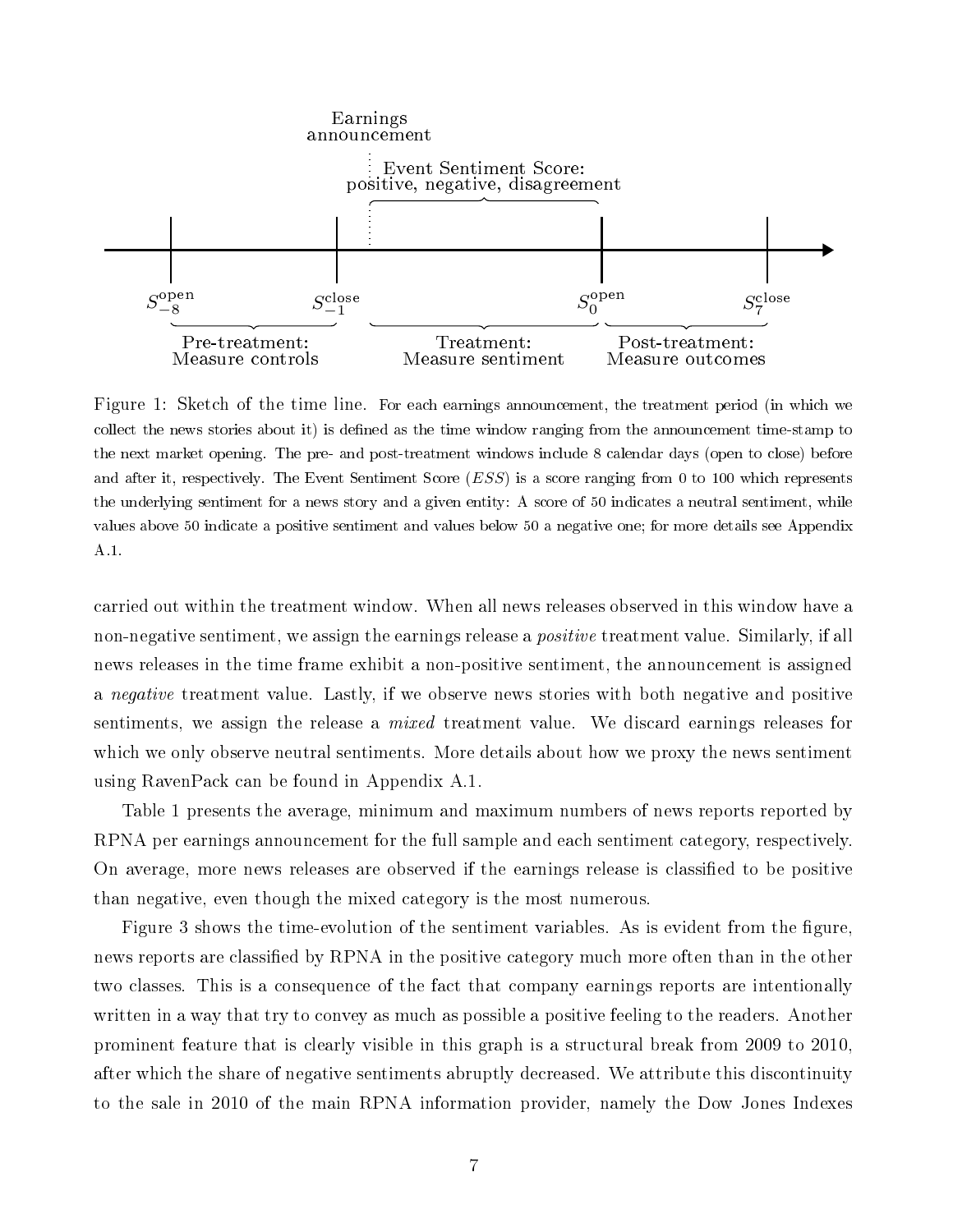

Figure 2: Distributions of earnings releases over the months of a year and the hours of a trading day. We consider all companies whose stock was listed in the S&P 500 index at some point between September 10, 2003 and December 31, 2017. Most announcements take place outside market trading hours.

subsidiary, to the CME Group. This operation carried in its wake a major shift in volume and focus in regard to their financial news publications. In order to account for these two different regimes later on in the estimation, a dummy variable that accounts for this structural break will be included in all analyses.

Outcome and control variables. Three types of financial outcome variables are simultaneously considered in our analysis: log-returns, realized volatilities, and the liquidity measured using the daily turnover ratios for each of the stocks. The three variables are measured during the post-treatment window. The volatility and liquidity measures are aggregated by averaging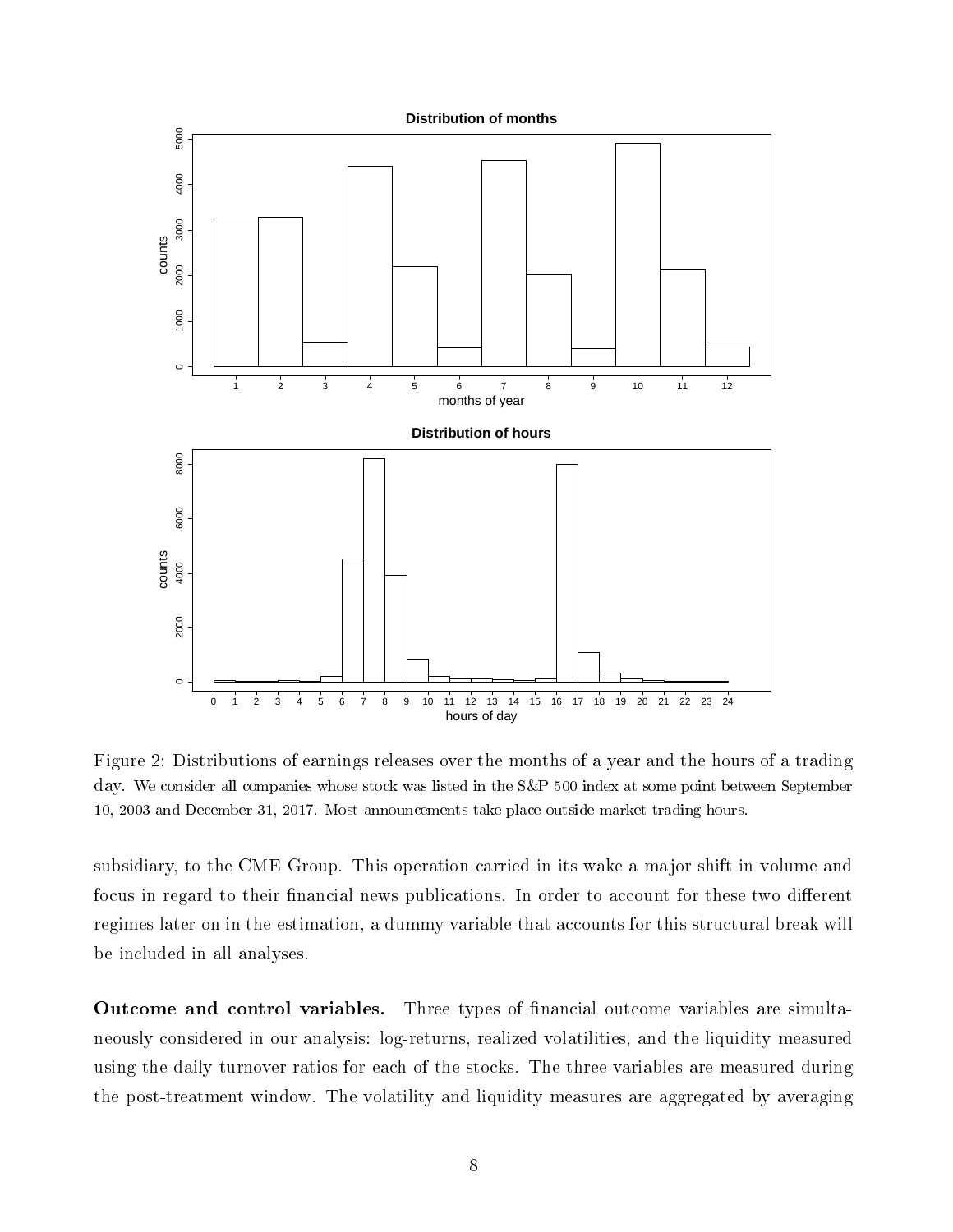|           |    | Full Negative Mixed Positive |      |      |
|-----------|----|------------------------------|------|------|
| Mean 4.61 |    | 3.33                         | 5.42 | 4.36 |
| Min       |    |                              | ٠,   |      |
| Max       | 12 |                              | 12   | 11   |

Table 1: News per earnings announcement. Average, minimum, and maximum numbers of news reports reported by RavenPack News Analytics (RPNA) per earnings announcement for all companies whose stock was listed in the S&P 500 index at some point between September 10, 2003 and December 31, 2017, and each sentiment category: All news stories observed share a non-negative sentiment (positive), all news stories exhibit a non-positive sentiment (negative), and if we observe news stories with both negative and positive sentiments (mixed).



Figure 3: Distribution of sentiment categories over time. We consider all companies whose stock was listed in the S&P 500 index at some point between September 10, 2003 and December 31, 2017. We classify an earnings release to positive (negative) sentiment when all news stories observed share a non-negative (nonpositive) sentiment, and to mixed sentiment if we observe news stories with both negative and positive sentiments. A structural break in 2009-2010 is clearly visible that coincides with the sale of the Dow Jones Indexes subsidiary to the CME Group.

the daily estimators over the one-week window. Additionally, the three outcomes measured over the one-day pre/post-treatment windows are also used as responses to examine the short-run effects. A detailed description of how we construct the outcome variables is deferred to Appendix A.2.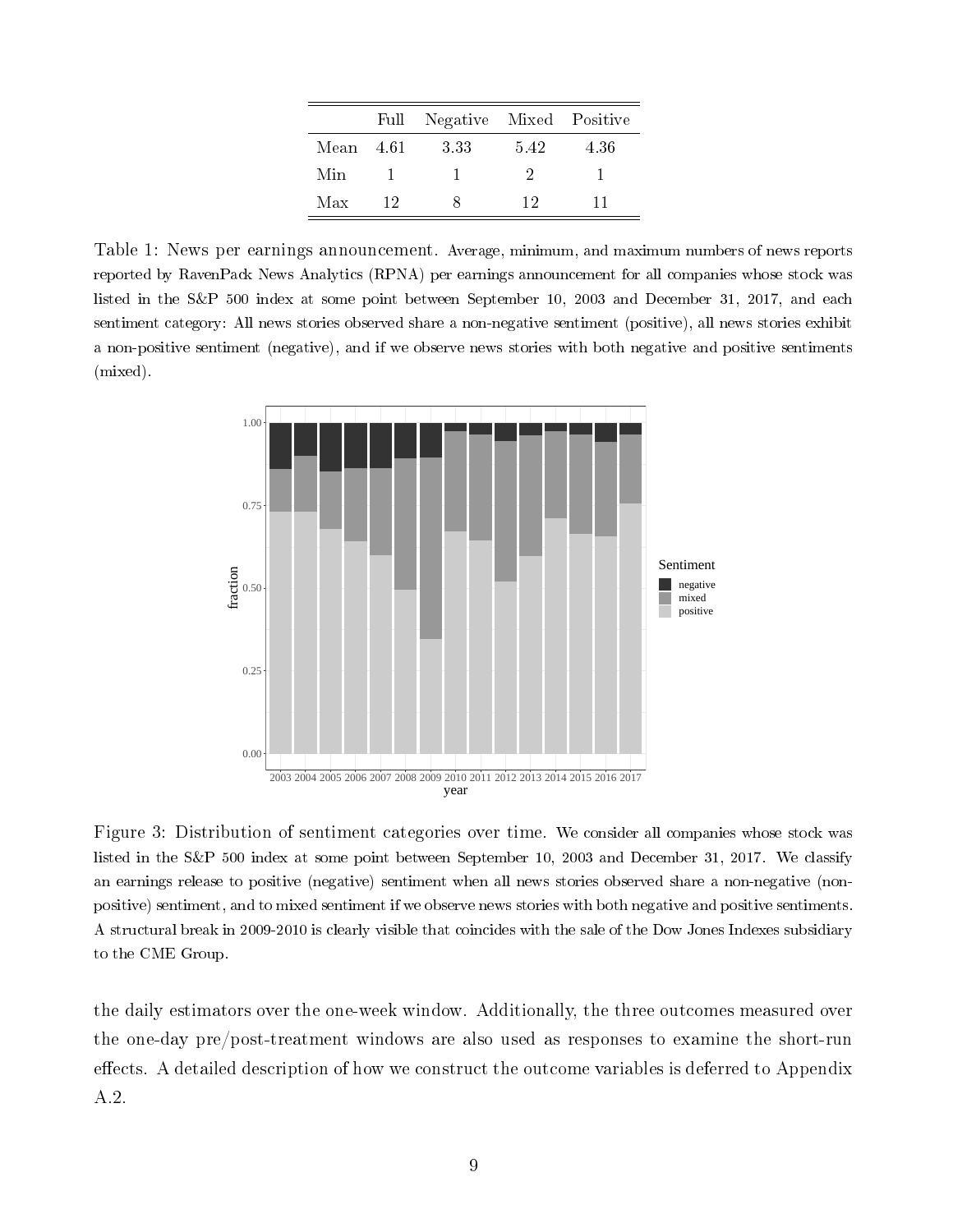To control for the impact of other economic and financial variables, we include as covariates lagged outcomes, the global sector classification, the NBER-based recession indicator, the FOMC meeting indicator, the VIX, the Fama-French (FF) 3 factors, the CBOE Volatility Index (VIX), the US Gross Domestic Product (GDP), the Consumer Price Index (CPI) and some other relevant financial statement variables. Table A.1 summarizes the detailed definition and data sources for the financial and macroeconomic controls considered in our analysis. Table 2 shows the means and standard deviations of all outcome and control variables for the full sample and for the three sentiment categories separately. With respect to the response variables, a clear monotonic pattern is evident: Returns (realized volatilities or proxy for liquidity) are smaller (larger) when going from the positive to the negative sentiment categories, with values corresponding to mixed sentiments always lying in-between.

# 3 Empirical Strategy

## 3.1 The causal question and identification

As explained in the preceding sections, our objective is to determine the causal effects of postearnings announcement sentiment on the dynamics of firms' stocks. In a causal inference framework, sentiment is encoded as a treatment variable that can take three different values: negative  $(n)$ , mixed  $(m)$ , and positive  $(p)$ . Details on the multiple treatment version of the potential outcomes framework can be found in Imbens (2000) and Lechner (2001). Let  $S = \{n, m, p\}$ denote the three sentiment categories. In this setup, each firm  $f$  has for each announcement a three different potential outcomes  $Y_{fa}(n)$ ,  $Y_{fa}(m)$ , and  $Y_{fa}(p)$  (in our case these are daily returns, realized volatility, and a proxy for liquidity) that would be realized under the different sentiments. A causal effect is defined then as the contrast between two potential outcomes for different sentiments,  $Y_{fa}(s) - Y_{fa}(s')$ , s, s' ∈ S. For example, the causal effect of mixed vs. negative sentiment is given by  $Y_{fa}(m) - Y_{fa}(n)$ . The most challenging part of causal inference is that only the potential outcome of the realized sentiment is observed. Indeed, if we write the observed outcome as  $Y_{fa} = \mathbb{1}{W_{fa} = n}Y_{fa}(n) + \mathbb{1}{W_{fa} = m}Y_{fa}(m) + \mathbb{1}{W_{fa} = p}Y_{fa}(p)$ , where  $\mathbb{1}{\cdot}$  is the indicator function and  $W_{fa}$  denotes the treatment (sentiment) variable, it is clear that two out of the three potential outcomes are not accessible and hence the firm and announcementspecific effects are unobservable and not identified without imposing very restrictive assumptions. Instead, we follow the causal inference literature (e.g. Imbens and Rubin, 2015) and aim for aggregate estimands like the average treatment effect,  $ATE_{s,s'} := E[Y_{fa}(s) - Y_{fa}(s')]$  or group average treatment effects,  $GATE_{s,s'}(z) = E[Y_{fa}(s) - Y_{fa}(s') | Z = z]$ , where the variable Z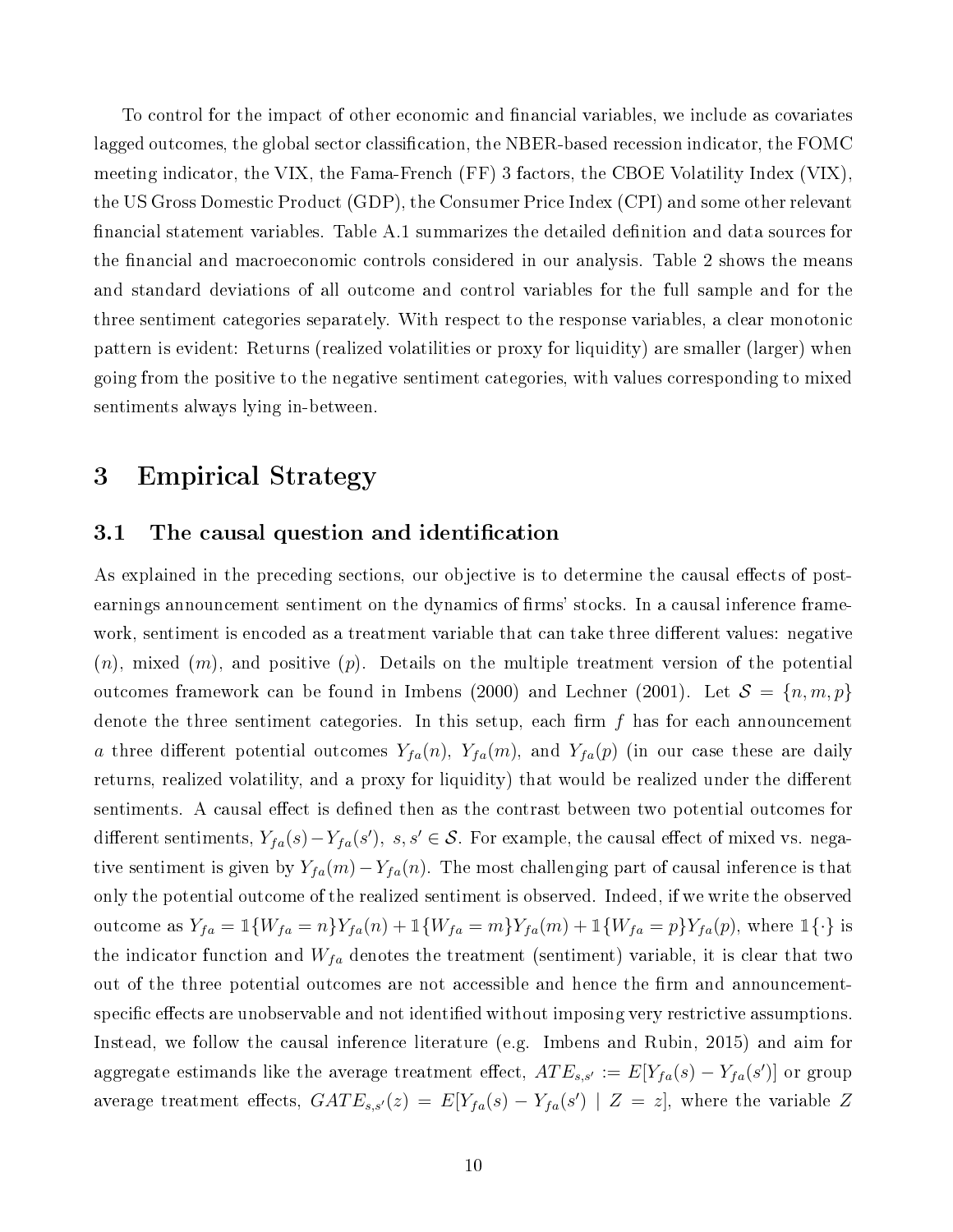|                                            | Negative |          |          | Mixed |          | Positive |
|--------------------------------------------|----------|----------|----------|-------|----------|----------|
|                                            | Mean     | SD       | Mean     | SD    | Mean     | SD       |
| Outcomes:                                  |          |          |          |       |          |          |
| Log return $(1 \text{ day}) * 100$         | $-0.17$  | 4.76     | $-0.09$  | 3.82  | $-0.05$  | 3.01     |
| Log return $(1 \text{ week}) * 100$        | $-0.66$  | 8.67     | $-0.22$  | 6.74  | 0.10     | $5.01\,$ |
| Volatility $(1 \text{ day}) * 100$         | 2.27     | 1.68     | 1.90     | 1.49  | 1.59     | 0.90     |
| Volatility $(1 \text{ week}) * 100$        | 2.40     | 1.69     | 2.01     | 1.29  | 1.67     | 0.81     |
| Turnover ratio $(1 \text{ day}) * 100$     | 3.50     | 4.10     | 2.90     | 3.23  | 2.40     | 2.72     |
| Turnover ratio $(1 \text{ week}) * 100$    | 2.07     | $2.24\,$ | 1.66     | 1.51  | 1.36     | $1.18\,$ |
| Controls:                                  |          |          |          |       |          |          |
| Log return $(1 \text{ day})$ lag * 100     | $0.11\,$ | 2.69     | 0.03     | 2.19  | $0.08\,$ | 1.69     |
| Log return $(1 \text{ week})$ lag * 100    | 0.16     | 7.52     | $0.26\,$ | 5.41  | 0.43     | 4.03     |
| Volatility $(1 \text{ day})$ lag * 100     | 0.02     | 0.02     | 0.02     | 0.01  | 0.02     | 0.01     |
| Volatility $(1 \text{ week})$ lag * 100    | 2.09     | 1.55     | 1.75     | 1.27  | $1.44\,$ | 0.81     |
| Turnover ratio $(1 \text{ day})$ lag * 100 | 1.77     | 1.93     | 1.50     | 1.81  | 1.25     | 1.19     |
| Turnover ratio (1 week) lag $*$ 100        | 1.52     | 1.69     | 1.21     | 1.11  | 1.00     | 0.82     |
| NBER recession                             | $0.16\,$ | $0.37\,$ | 0.16     | 0.36  | 0.07     | 0.26     |
| FOMC meeting indicator                     | 0.22     | 0.41     | 0.25     | 0.43  | 0.25     | 0.43     |
| Loading on the market risk                 | $1.16\,$ | 0.58     | 1.04     | 0.46  | 1.03     | 0.52     |
| Log of total assets                        | 9 55     | 1.36     | 9.84     | 1.40  | 961      | 1.34     |
| Market to book ratio                       | 2.89     | 15.33    | 2.84     | 36.85 | 4.47     | 110.46   |
| VIX lag                                    | 18.56    | 9.08     | 20.30    | 10.66 | 17.49    | 7.94     |
| GDP                                        | 4.03     | 3.35     | 3.22     | 3.23  | 4.24     | 2.55     |
| <b>CPI</b>                                 | 2.37     | 1.54     | 1.91     | 1.57  | 2.11     | 1.29     |
| Observations                               | 1837     |          |          | 7634  |          | 15666    |

Table 2: Means and standard deviations of all outcome and control variables. We consider all companies whose stock was listed in the S&P 500 index at some point between September 10, 2003 and December 31, 2017. We classify an earnings release to positive (negative) sentiment when all news stories observed share a non-negative (non-positive) sentiment, and to mixed sentiment if we observe news stories with both negative and positive sentiments. The denomination "Turnover ratio" corresponds to the proxy for the liquidity constructed using the daily turnover ratios for the relevant stocks. Notice that lagged versions of the outcome variables are included as controls.

defines a subgroup of interest to compare, for example, the effects in and out of recessions or for different industrial sectors.

The identification of the ATE and the GATE requires the observation of control variables  $X$ that are simultaneously related to the sentiment about an earnings announcement and to the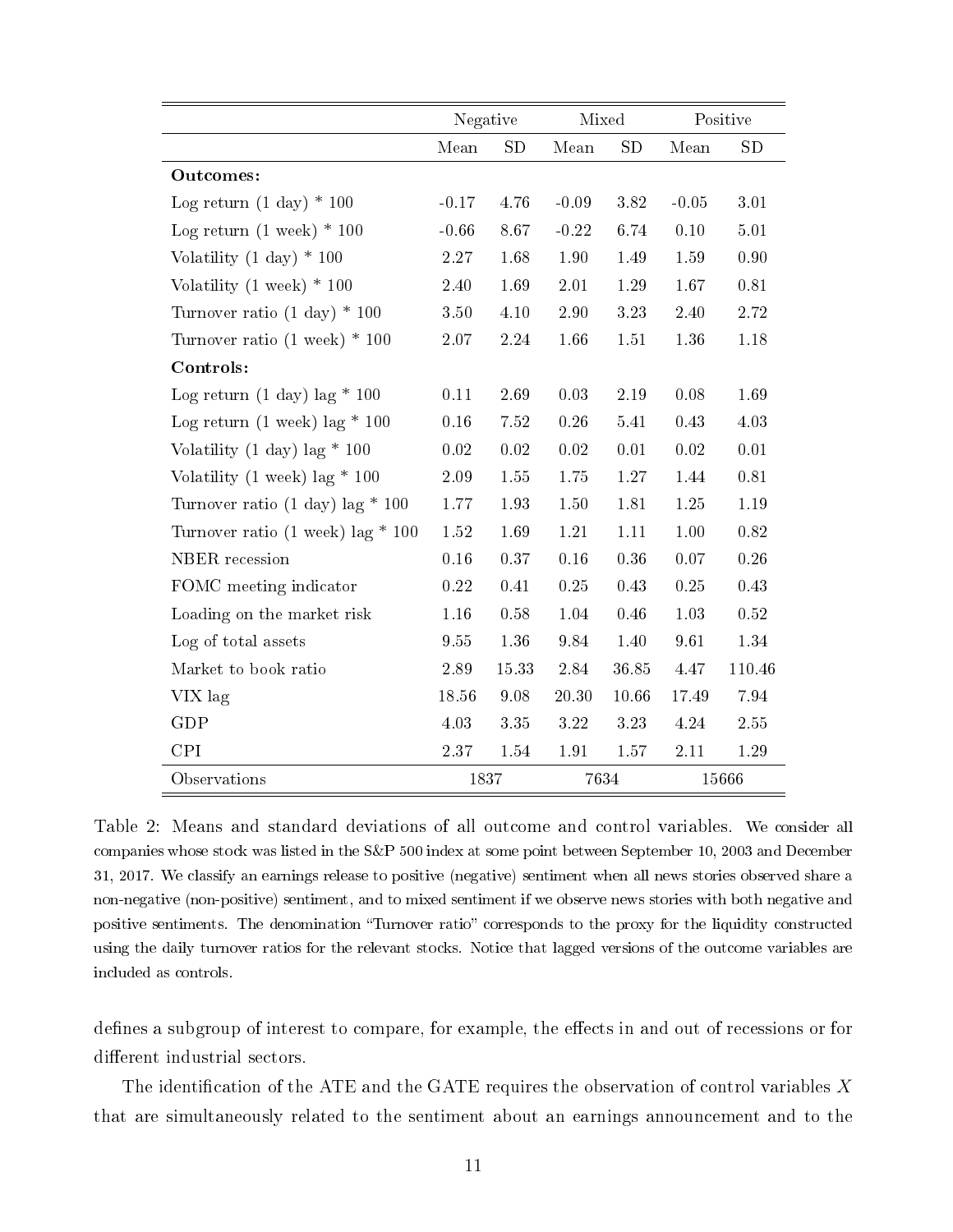outcome of interest. Given this set of variables, the most detailed effect that we could consider is the individualized average treatment effects,  $IATE_{s,s'}(x) = E[Y_{fa}(s) - Y_{fa}(s') | X = x].$ We consider in our study the control variables shown in the second part of Table 2. The macroeconomic and financial variables contained in that list have been empirically shown to contain information about the time-varying first and second conditional moments of the return dynamics described by our outcome variables; see, among others, Christiansen et al. (2012), Mittnik et al.  $(2015)$ , Paye  $(2012)$ , Nonejad  $(2017)$ , and references therein for justifications of this statement. Additionally, we control for unobserved temporal and sector-specific effects by including the reporting season and sectors in the analysis.

There are other covariates that regularly appear in the literature in connection with the forecasting of our outcome variables and that belong to three main families, namely, interest rates, macroeconomic variables (e.g. inflation, unemployment, monetary masses, consumer and producer sentiment surveys), and commercial and industrial activity indicators (e.g. oil and energy prices, Baltic Index, Industrial Production Index). Since these three families are directly or indirectly represented in our list of confounders, we are condent that we capture the most important controls. Nevertheless, some of this missing information could still bias our results.

#### 3.2 Estimator

In this paper, we utilize the results made available in the recent causal machine learning literature. (For an only slightly outdated survey, see Athey and Imbens, 2017; see also Athey, 2017 for a more general motivation of this research subject.) This approach combines the prediction power of machine and statistical learning (for an overview see, e.g., Hastie et al., 2009) with results in the microeconometric literature for the definition and identification of causal effects (e.g., Rubin, 1974, and Imbens and Wooldridge, 2009, for a recent overview). This field has seen a recent surge of proposed methods, in particular in epidemiology and econometrics. Knaus et al. (2020) compare systematically many of those methods with respect to their theoretical properties as well as their performance in a simulation exercise. One conclusion from this paper is that random forest-based estimation approaches seem to outperform many alternative estimators.

The starting point of the causal forest literature is the causal tree introduced in a paper by Athey and Imbens, 2016. In a causal tree, the sample is split sequentially into smaller and smaller strata, in which the values of the covariates X become more and more homogeneous, in order to mitigate selection effects and to uncover effect heterogeneity. Once the splitting is terminated based on some stopping criterion, the treatment effect is computed within each stratum (called a "leaf") by computing the difference of the mean outcomes of treated and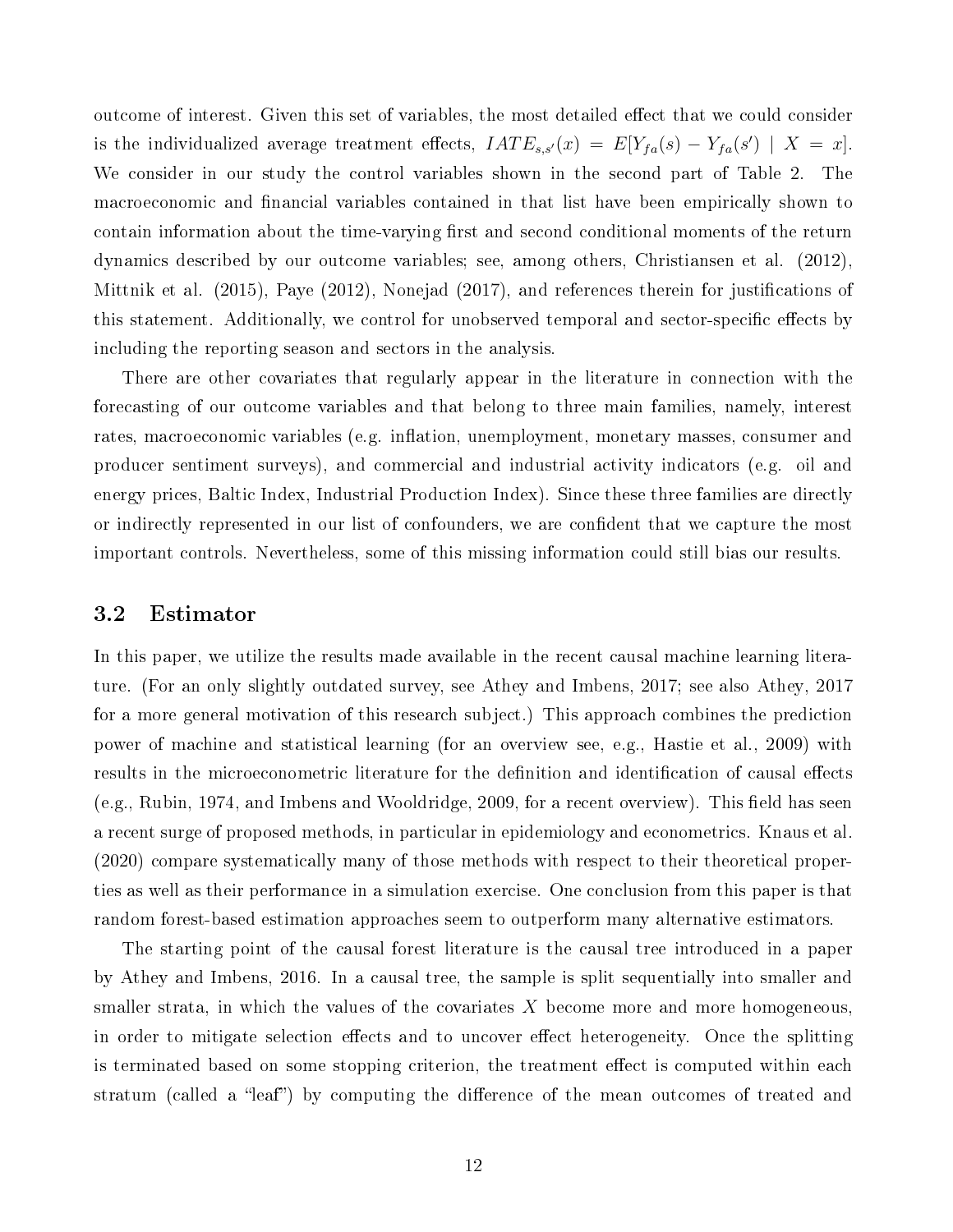controls (possibly weighted by the conditional on X probabilities of being a treated or control observation). However, the literature on regression trees acknowledges that the sample splits may be rather unstable because of their sequential nature (if the first split is different, the full tree will likely lead to different final strata). A solution to this problem is so-called random forests. Their key idea is to induce some randomness into the tree building process, build many trees, and then average the predictions of the many trees. The induced randomness is generated by using randomly generated subsamples (or bootstrap samples) and by considering for each splitting decision only a random selection of the covariates. Wager and Athey (2018) use this idea to propose causal forests, which are based on a collection of causal trees with small final leaves.<sup>1</sup> Lechner (2018) develops these ideas further by improving on the splitting rule for the individual trees, and by providing methods to estimate heterogeneous effects for a limited number of discrete policy variables (Group Average Treatment Effects, GATE) at low computational costs, in addition to the highly disaggregated effects the literature has focused on thus far (Individualized Average Treatment Effects, IATE).

Furthermore, his paper suggested a way of performing unified inference for all aggregation levels. Finally, the approach is applicable to a multiple, discrete treatment framework. Since many of these advantages are important in the empirical analysis of this paper, this approach is used below.

#### 3.3 Details of the Modified Causal Forest (MCF) estimator

Denoting the conditional expectations of Y given X for the sentiment category  $W = s$  by  $\mu_s(x)$ , i.e.  $\mu_s(x) = E[Y(s) | X = x, W = s]$ , leads to the following expression of the IATE<sub>s,s'</sub>(x) as a difference of  $\mu_s(x)$  and  $\mu_{s'}(x)$ :<sup>2</sup>

IATE<sub>s,s'</sub>
$$
(x) = \mu_s(x) - \mu_{s'}(x) = E[Y(s) - Y(s') | X = x], \forall x \in \mathcal{X}, \forall s \neq s' \in \mathcal{S}.
$$

This estimation task is different from standard machine learning (ML) problems because the two conditional expectations have to be estimated in different, treatment-specific subsamples.<sup>3</sup>

An easy-to-implement estimator consists of estimating the two conditional expectations separately by standard ML tools, and taking a difference. However, this approach has the disadvantage that standard ML methods attempt to maximize out-of-sample predictive power of the two estimators separately. More concretely, if Random Forest is used, the difference between the

<sup>&</sup>lt;sup>1</sup>Athey et al. (2019) generalize this idea to many different econometric estimation problems.

<sup>&</sup>lt;sup>2</sup>For the ease of exposition we do not write explicitly the subscript  $fa$  in this section.

 $3$ This is implied by the fact that the causal effect is a hypothetical construct that is per se unobservable. Thus, in the words of Athey and Imbens (2016), the "ground truth" is unobservable in causal analysis.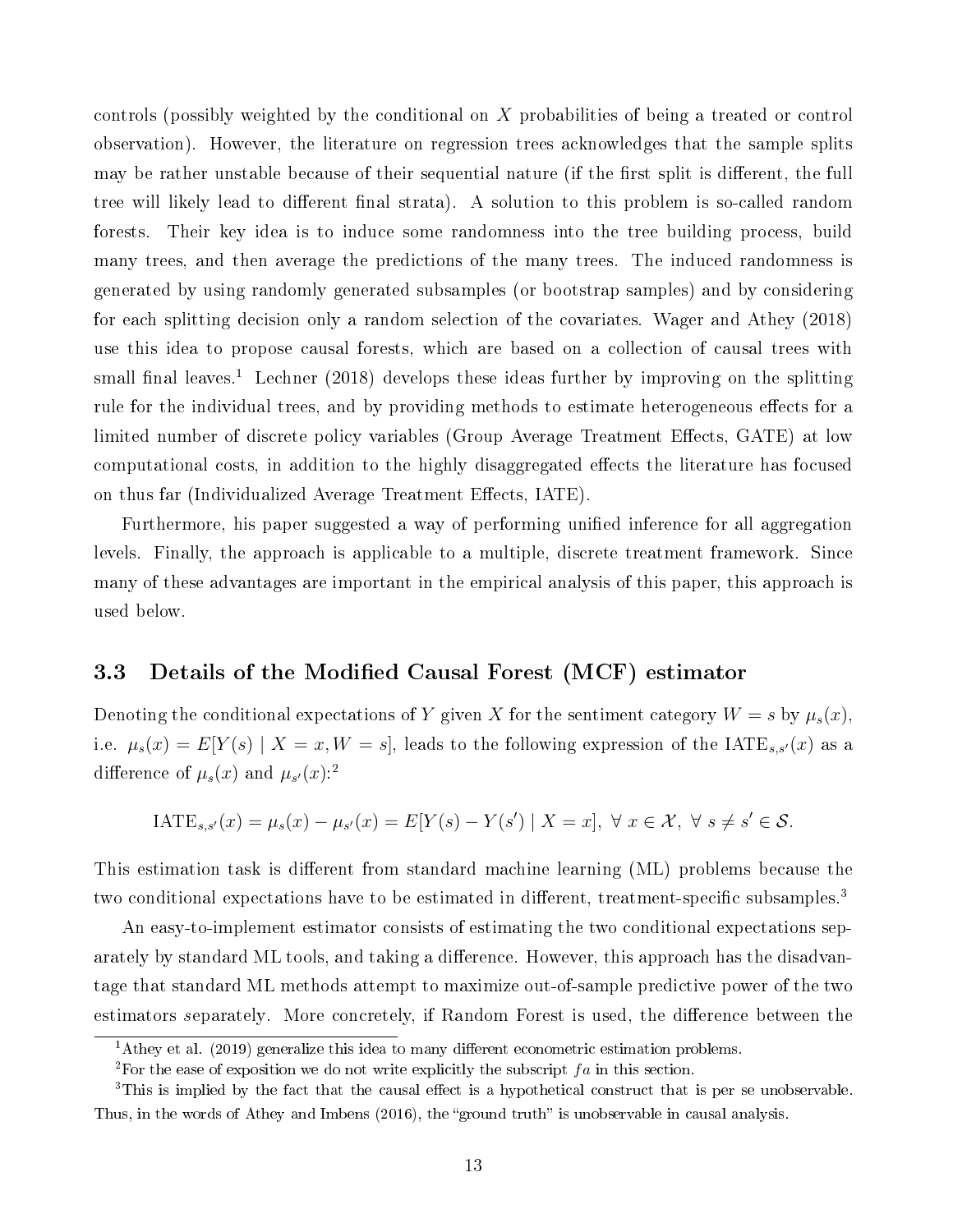predictions of the two different estimated forests (one estimated in subpopulation  $s$ , the other one estimated in sub-population  $s'$ ) may suggest a variability of the IATE that is just estimation error due to (random) differences in the estimated forests. This problem can be particularly pronounced when the features are highly predictive for  $Y$ , but not for the IATEs.

An alternative approach is to use the same trees in both subsamples in which  $\mu_s(x)$  and  $\mu_{s'}(x)$  are estimated by  $\widehat{\mu}_s(x)$  and  $\widehat{\mu}_{s'}(x)$ , respectively. Of course, the key is then how to obtain a plausible splitting rule for this "joint" forest (that leads to a correlation of  $\hat{\mu}_s(x)$  and  $\hat{\mu}_{s'}(x)$ ). Lechner (2018) suggests a splitting rule that considers the mean square error of this estimation problem directly. For the comparison between two alternatives at a given value of  $x$ , we obtain:

$$
\begin{split} \text{MSE}[\widehat{\text{IATE}}_{s,s'}(x)] &= E\Big[\big(\widehat{\text{IATE}}_{s,s'}(x) - \text{IATE}_{s,s'}(x)\big)^2\Big] \\ &= E\big[\big(\widehat{\mu}_s(x) - \mu_s(x)\big)^2\big] + E\big[\big(\widehat{\mu}_{s'}(x) - \mu_{s'}(x)\big)^2\big] - 2E\big[\big(\widehat{\mu}_s(x) - \mu_s(x)\big)\big(\widehat{\mu}_{s'}(x) - \mu_{s'}(x)\big)\big] \\ &= \text{MSE}[\widehat{\mu}_s(x)] + \text{MSE}[\widehat{\mu}_{s'}(x)] - 2\text{MCE}[\widehat{\mu}_s(x), \widehat{\mu}_{s'}(x)], \end{split}
$$

with  $\text{MCE}[\widehat{\mu}_s(x), \widehat{\mu}_{s'}(x)] = E[(\widehat{\mu}_s(x) - \mu_s(x))(\widehat{\mu}_{s'}(x) - \mu_{s'}(x))]$ . When there are more than two treatments (as in our application), this is averaged over the treatments and over the observations used for forest building:

$$
\text{MSE}(x) = \sum_{s \neq s'} \text{MSE}[\widehat{\text{IATE}}_{s,s'}(x)] = (\#\mathcal{S} - 1) \sum_{s \in \mathcal{S}} \text{MSE}[\widehat{\mu}_s(x)] - 2 \sum_{s \neq s'} \text{MCE}[\widehat{\mu}_s(x), \widehat{\mu}_{s'}(x)],
$$

where  $\#\mathcal{S}$  denotes the number of possible treatments in  $\mathcal{S}$ .

For constructing estimators based on this criterion, the MSE of  $\hat{\mu}_s(x)$  has to be estimated. This is straightforward, as the MSEs of all functions  $\hat{\mu}_s(x)$ ,  $s \in \mathcal{S}$ , can be computed in the respective treatment subsamples in the usual way. Denote by N and  $N_{S_x}^s$  the total number of observations and the number of observations with treatment value  $s$  in a certain stratum (leaf)  $S_x$ , which is defined by the values of the features x, respectively. Then, the following estimator is a "natural" choice:

$$
\widehat{\text{MSE}}_{S_x}[\widehat{\mu}_s(x)] = \frac{1}{N_{S_x}^s} \sum_{i=1}^N \mathbb{1}\{x_i \in S_x\} \mathbb{1}\{w_i = s\} (\widehat{\mu}_s(x_i) - y_i)^2
$$

Note that the overall MSE in  $S_x$  is the sum of the MSEs in the treatment-specific subsamples of  $S_x$ , where each subsample receives the same weight (independent of the number of observations in that subsample), as implied by the above MSE formula for causal effect estimation.

In order to compute the correlation of the estimation errors, we need a proxy for cases when there are no observations with exactly the same values of  $x$  in all treatment states (as is always true for continuous features). In this case, we propose using the closest neighbor available (which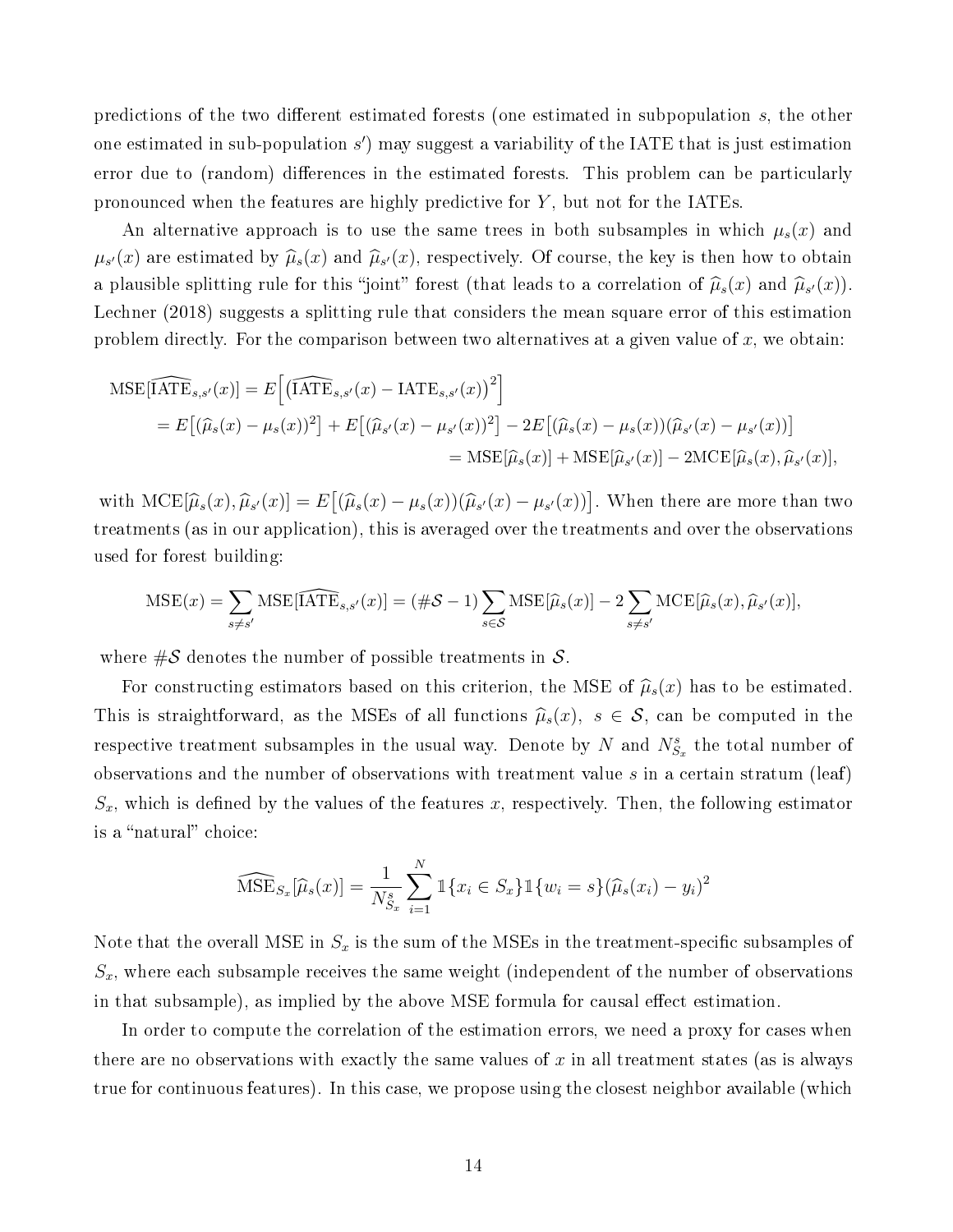is denoted by  $y(i, s)$  below) instead:<sup>4</sup>

$$
\begin{split} \widehat{\text{MCE}}[\widehat{\mu}_{s}(x), \widehat{\mu}_{s'}(x)] \\ &= \frac{1}{N_{S_x}^s + N_{S_x}^{s'}} \sum_{i=1}^N \mathbbm{1}\{x_i \in S_x\} (\mathbbm{1}\{w_i = s\} + \mathbbm{1}\{w_i = s'\}) (\widehat{\mu}_{s}(x_i) - \widetilde{y}_{i,s})(\widehat{\mu}_{s'}(x_i) - \widetilde{y}_{i,s'}), \end{split}
$$

where  $\tilde{y}_{i,s} = y_i$  if  $w_i = s$  and the closest neighbor  $y_{i,s}$  otherwise.

The splitting rule that minimizes  $\widehat{\text{MSE}}[\text{IATE}_{s,s'}(x)]$  is motivated by maximizing the predictive power of the estimator. However, in causal analysis, inference is important. Thus, if the MSEminimal estimator has a substantial bias, this is problematic. In causal studies, a substantial source of bias is a non-random allocation of treatment (selection bias). Lechner (2018) proposes to add a penalty term to  $MSE[IATE_{s,s'}(x)]$  that penalizes possible splits where the treatment probabilities in the resulting daughter leaves are similar; in fact, splits leading to leaves with similar treatment shares will not be able to remove much selection bias, whereas if they are very different in this respect, they approximate differences in  $P[W = s | X = x]$  well. In other words, the modified criterion prefers splits with high propensity score heterogeneity and puts explicit emphasis on tackling selection bias. In our study we proceed along these lines and add to the splitting criteria the following penalty function suggested in Lechner (2018):

$$
I(\lambda, x', x'') = \lambda \Big[ 1 - \frac{1}{\#S} \sum_{s \in S} \big[ P[W = s \mid X \in \text{leaf}(x') \big] - P[W = s \mid X \in \text{leaf}(x'') \big] \Big]^2 \Big],
$$

where leaf(x') and leaf(x'') denote the values of the features in the daughter leaves resulting from splitting some parent leaf and  $\lambda$  is a tuning parameter which is set to equal the variance of Y.

Estimates for GATEs and ATEs are most easily obtained by averaging the IATEs in the respective subsamples defined by z (assuming discrete Z) and  $\Delta = \{s, s'\}.$  Thus, we estimate the GATEs and ATEs as appropriate averages of the  $\widehat{\text{IATE}}_{s,s'}(x)$ :

$$
\widehat{\text{GATE}}_{s,s'}(z) = \frac{1}{N^{z,\Delta}} \sum_{i=1}^{N} \mathbb{1}\{z_i = z, w_i \in \Delta\} \widehat{\text{IATE}}_{s,s'}(x_i) \text{ and}
$$

$$
\widehat{\text{ATE}}_{s,s'} = \frac{1}{N^{\Delta}} \sum_{i=1}^{N} \mathbb{1}\{w_i \in \Delta\} \widehat{\text{IATE}}_{s,s'}(x_i),
$$

where  $N^{z,\Delta} = \sum_{i=1}^{N} \mathbb{1}\{z_i = z, w_i \in \Delta\}$  and  $N^{\Delta} = \sum_{i=1}^{N} \mathbb{1}\{w_i \in \Delta\}$ .

<sup>&</sup>lt;sup>4</sup>Closeness is based on a simplified Mahalanobis metric as in Athey and Imbens (2016). This simplified version has the inverse of the variances of the features on the main diagonal. Off-diagonal elements are zero. The simplication avoids computational complications when inverting the variance-covariance matrix of potentially large-dimensional features at the cost of ignoring correlations between covariates.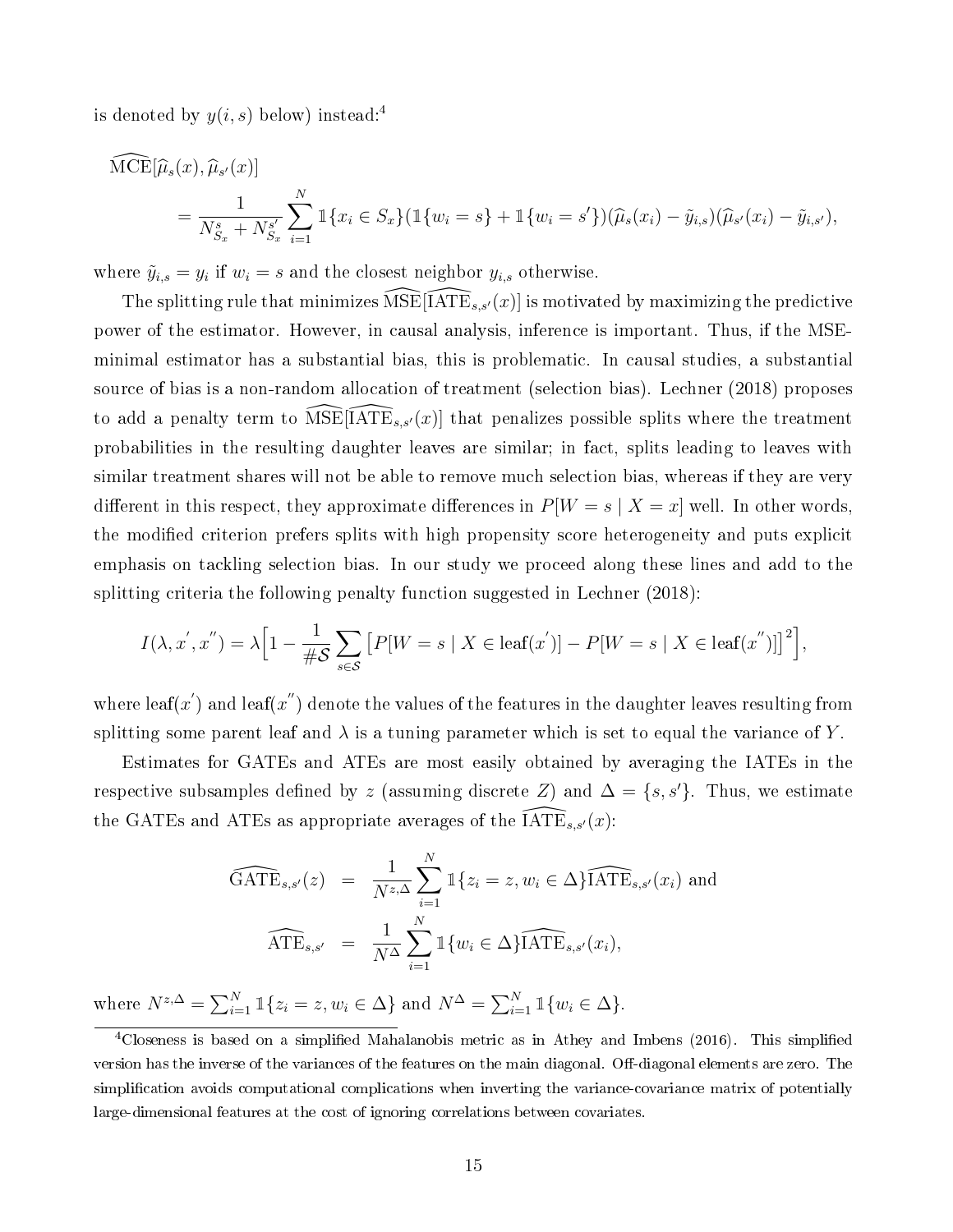Under certain regularity conditions the resulting estimators for the causal effects are (pointwise) consistent and asymptotically normal. Exploiting the fact that Random Forest estimators are linear operators and can be represented as weighted averages of the outcomes, we can conveniently formulate one inference principle for all causal parameters of interest (always based on the same forest). In fact, it turns out that the variance of the estimator of interest (which could be one of the IATEs, or GATEs, or ATEs) can be computed in closed form and can be estimated with accurate results by standard non-parametric or ML methods. For any further details about the estimation and inference procedures, we refer to Lechner (2018).

## 3.4 Implementation

The main elements of the algorithm used for estimating the results are the following:

- 1) Split the estimation sample randomly into two parts of equal size (sample A and sample B).
- 2) Estimate the trees that define the respective causal forest in sample A. Estimate the same forest for all treatment states jointly. Before building the trees, for each observation in each treatment state, find a close neighbor (the same observation might be used as a neighbor several times) in every other treatment state and save its outcome (to estimate MCE). The splitting rule is based on minimizing the overall MSEs, taking into account the sum of all MCEs and an appropriate penalty function.
- 3) Apply the sample splits obtained in sample A to all subsamples (by treatment state) of sample B and take the mean of the outcomes in the respective leaf as the prediction that comes with this forest.
- 4) Obtain the weights from the estimated forest by counting how many times an observation in sample B is used to predict IATE for a particular value of  $x$ .
- 5) Aggregate the IATEs to GATEs by taking the average over observations in sample B that have the same value of z and treatment group  $\Delta$ . Moreover, average over all observations in the treatment group  $\Delta$  to obtain the ATEs.
- 6) Exploit the properties of linear operators to compute standard errors. Use the estimated standard errors together with the quantiles from the normal distribution to obtain critical values (p-values).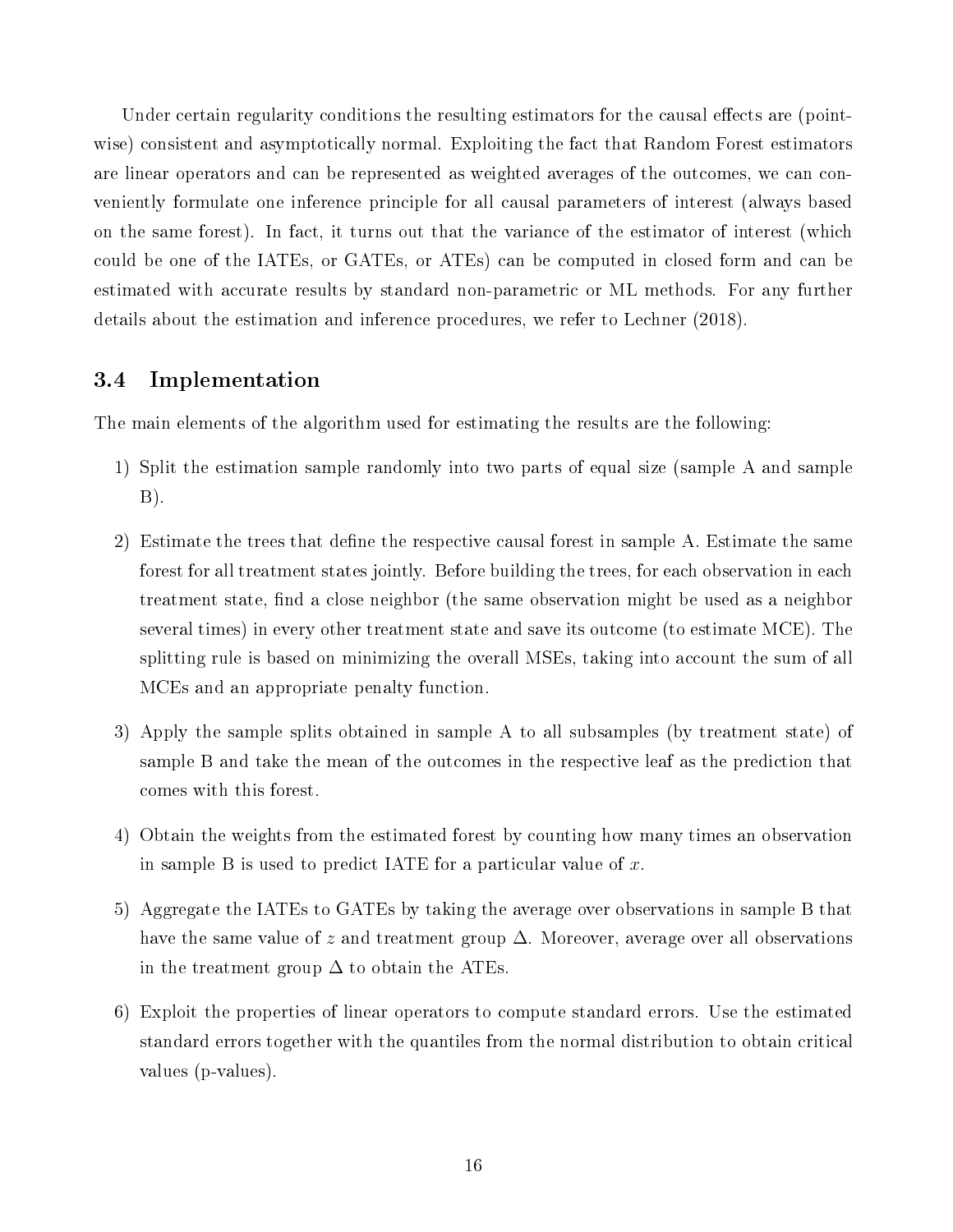## 4 Results

In the next two sections we present the results obtained using the methodology introduced in Section 3 and using the data and the empirical design spelled out in Section 2.

### 4.1 Average effects

The estimated average effects on the three outcome variables chosen in Section 2, that is, returns, volatilities, and liquidity (proxied by the daily turnover ratio) are provided in Tables 3, 4, and 5, respectively. A common feature of the results regarding these three variables and for any value of the treatment is that biased expectations drive large nominal levels in the day immediately after the announcements that revert back to average values in the week that follows them. This finding is particularly noticeable for returns in which the jump may be of up to 75 basis points the trading day after the earnings announcement. Levels that are more than 60% larger than usual are also observed for volatility and liquidity the trading day after the announcement. This is the result of the changes investors have to make to their portfolios to correct wrong positions due to overcondence and mispricing after the release of the earnings information. Moreover, abnormal values revert to the average values only after some days, indicating that a non-negligible part of the investors are distracted from other news releases and underreact to the new earnings information or react with some delay. This empirical result is consistent with the widely postulated limited attention hypothesis.

This feature is asymmetric for returns with respect to the sentiment class, as it is for negative sentiment where this short-run jump is the most visible. On the other hand, the short-run effect for volatility and turnover ratios is relatively homogeneous with respect to the different sentiment values. More generally, a leverage effect in the average potential outcomes is clearly visible as returns, volatilities, and turnover ratios are larger in case of negative sentiment than those estimated for positive sentiment. This observation is in agreement with well-documented stylized facts of the dynamics of nancial time series.

Regarding the average treatment effects, it is only the difference between the positive and the negative sentiments and that of the positive and the mixed sentiments that are in most cases statistically significant at the  $1\%$  level for the three outcome variables. In those two cases, the effects observed go in the same direction but are larger in magnitude for negative sentiment. In partial contrast with previous empirical studies, we do not find that the positive (negative) relation between the presence of mixed investors' opinions and sentiments after an earnings release and the risk (return) of the stock is the largest. In fact, shared negative sentiments have a bigger impact on the stock price dynamics than mixed or positive sentiments. This new result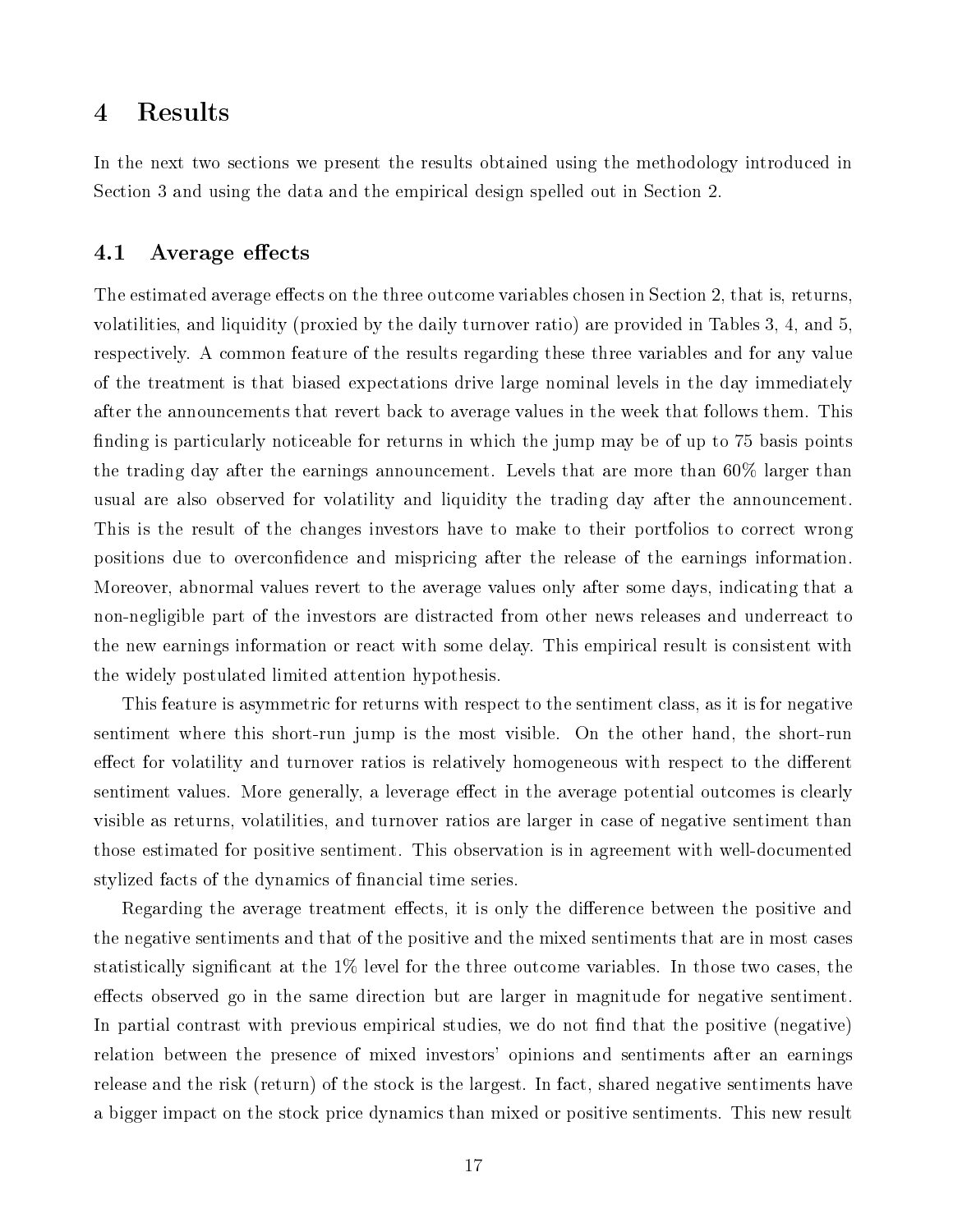is a consequence of the causal setting in which we perform our analysis where we properly control for other confounders.

The figures obtained are of particular economic significance as they quantify the potential for excess returns and (market and liquidity) risk mitigation associated with positive sentiment as opposed to a negative or a mixed one. For instance, when it comes to returns, there is a difference of an average of 76 basis points over a week in the returns recorded after an earnings announcement perceived as positive compared to a negative one. A similar phenomenon occurs from the point of view of market risk, as realized volatility reduces by 16 points on average over the successive week when comparing a positive with a negative treatment.

|                     |          |       | Log return $(1 \text{ day}) * 100$ | Log return $(1 \text{ week}) * 100$ |       |              |  |  |
|---------------------|----------|-------|------------------------------------|-------------------------------------|-------|--------------|--|--|
|                     | Estimate | Std.  | p-val in $\%$                      | Estimate                            | Std.  | p-val in $%$ |  |  |
| Level:              |          |       |                                    |                                     |       |              |  |  |
| Negative            | $-0.214$ | 0.138 |                                    | $-0.744$                            | 0.234 |              |  |  |
| Mixed               | $-0.053$ | 0.055 |                                    | $-0.159$                            | 0.096 |              |  |  |
| Positive            | $-0.105$ | 0.038 |                                    | 0.018                               | 0.064 |              |  |  |
| $E \text{ffects}:$  |          |       |                                    |                                     |       |              |  |  |
| Mixed - negative    | 0.161    | 0.148 | 27.7                               | 0.585                               | 0.253 | 2.1          |  |  |
| Positive - mixed    | $-0.051$ | 0.067 | 44.1                               | 0.176                               | 0.116 | 12.7         |  |  |
| Positive - negative | 0.109    | 0.143 | 44.3                               | 0.762                               | 0.243 | 0.2          |  |  |

Table 3: Average potential levels and treatment effects (ATEs) for daily and weekly (log-)returns. We consider all companies whose stock was listed in the S&P 500 index at some point between September 10, 2003 and December 31, 2017. We classify an earnings release to positive (negative) sentiment when all news stories observed share a non-negative (non-positive) sentiment, and to mixed sentiment if we observe news stories with both negative and positive sentiments.

## 4.2 Heterogeneous effects

The results in Table 6 show whether the average treatment effects differ during recession periods or as a function of the media coverage attention that a specific earnings announcement receives measured by the number of news articles published related to the announcements. Regarding the last point, we define the attention received by an earnings announcement as high when at least five news stories are observed in relation to it.<sup>5</sup>

 $5$ The cut-off of five corresponds to the median number of news stories.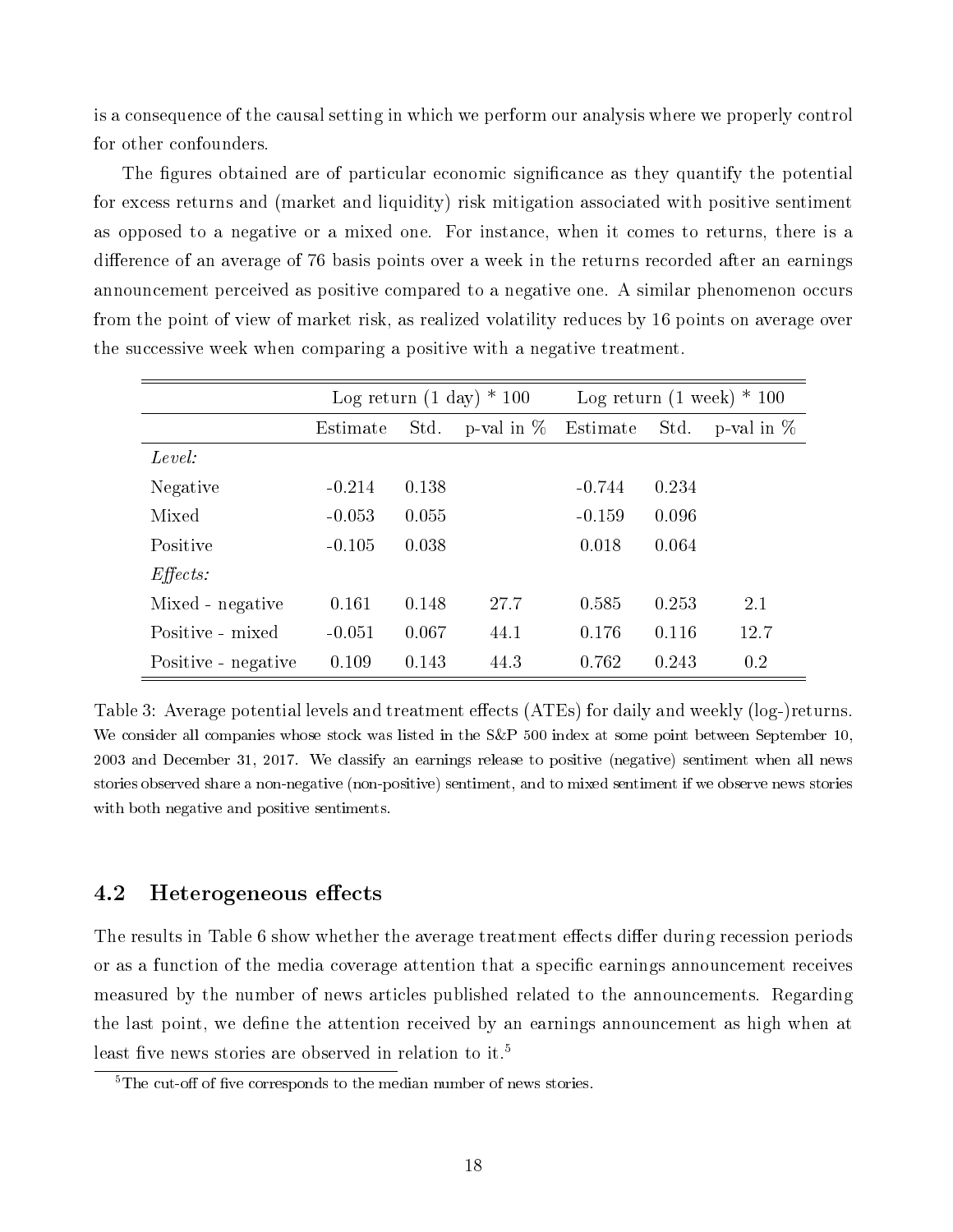|                        |          |       | Volatility $(1 \text{ day}) * 100$ | Volatility $(1 \text{ week}) * 100$ |       |               |  |
|------------------------|----------|-------|------------------------------------|-------------------------------------|-------|---------------|--|
|                        | Estimate | Std.  | p-val in $\%$                      | Estimate                            | Std.  | p-val in $\%$ |  |
| Lagged average levels: | 1.73     |       |                                    | 1.58                                |       |               |  |
| Levels:                |          |       |                                    |                                     |       |               |  |
| Negative               | 2.93     | 0.07  |                                    | 1.94                                | 0.04  |               |  |
| Mixed                  | 2.85     | 0.03  |                                    | 1.85                                | 0.02  |               |  |
| Positive               | 2.72     | 0.02  |                                    | 1.78                                | 0.02  |               |  |
| $Effects$ :            |          |       |                                    |                                     |       |               |  |
| Mixed - negative       | $-0.075$ | 0.079 | 34.5                               | $-0.091$                            | 0.045 | 4.5           |  |
| Positive - mixed       | $-0.132$ | 0.035 | 0.0                                | $-0.071$                            | 0.022 | 0.1           |  |
| Positive - negative    | $-0.207$ | 0.078 | 0.8                                | $-0.161$                            | 0.045 | 0.0           |  |

Table 4: Average potential levels and treatment effects (ATEs) for daily and averaged weekly realized volatilities.

|                        |          |       |               | Turnover ratio $(1 \text{ day}) * 100$ Turnover ratio $(1 \text{ week}) * 100$ |       |               |  |  |
|------------------------|----------|-------|---------------|--------------------------------------------------------------------------------|-------|---------------|--|--|
|                        | Estimate | Std.  | p-val in $\%$ | Estimate                                                                       | Std.  | p-val in $\%$ |  |  |
| Lagged average levels: | 1.37     |       |               | 1.10                                                                           |       |               |  |  |
| Levels:                |          |       |               |                                                                                |       |               |  |  |
| Negative               | 2.85     | 0.10  |               | 1.66                                                                           | 0.05  |               |  |  |
| Mixed                  | 2.72     | 0.05  |               | 1.53                                                                           | 0.02  |               |  |  |
| Positive               | 2.55     | 0.04  |               | 1.45                                                                           | 0.02  |               |  |  |
| $E\mathit{ffects}:$    |          |       |               |                                                                                |       |               |  |  |
| Mixed - negative       | $-0.125$ | 0.111 | 26.4          | $-0.127$                                                                       | 0.050 | 1.1           |  |  |
| Positive - mixed       | $-0.173$ | 0.060 | 0.4           | $-0.082$                                                                       | 0.027 | 0.3           |  |  |
| Positive - negative    | $-0.297$ | 0.107 | 0.5           | $-0.209$                                                                       | 0.048 | 0.0           |  |  |

Table 5: Average potential levels and treatment effects (ATEs) for daily and averaged weekly turnover ratios as proxies for liquidity.

The results summarized in the table show that the effects differ substantially during different business cycles: Effects are generally much larger during recessions than expansion periods. This difference is particularly evident and statistically significant for realized volatilites. For instance, receiving only positive instead of only negative news reduces daily volatility during recessions by 0.93, which is nearly eight times more than the figure obtained in periods with positive economic growth  $(-0.12)$ .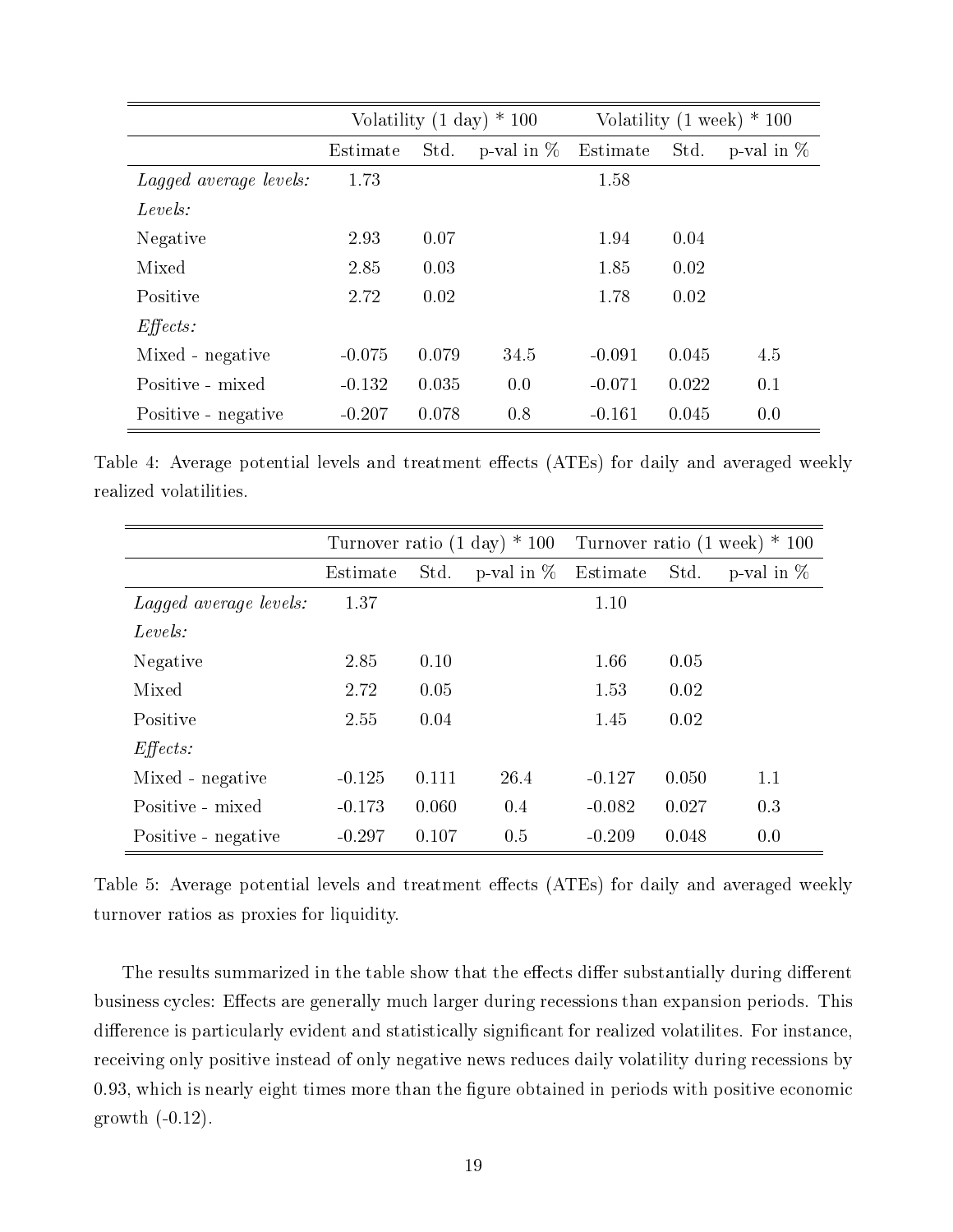|                                          |               | Recession  |                     |                  | Attention     |                     |  |
|------------------------------------------|---------------|------------|---------------------|------------------|---------------|---------------------|--|
|                                          | $\mathbf n$ o | yes        | Diff.               | low              | high          | Diff.               |  |
| Log return $(1 \ day) * 100$ :           |               |            |                     |                  |               |                     |  |
| Mixed - negative                         | 0.11          | 0.57       | $-0.46$             | 0.17             | 0.15          | 0.01                |  |
|                                          | (0.13)        | (0.55)     | (0.54)              | (0.14)           | (0.18)        | (0.16)              |  |
| Positive - mixed                         | $-0.03$       | $-0.23$    | $0.20\,$            | $-0.02$          | $-0.08$       | $0.06\,$            |  |
|                                          | (0.06)        | (0.23)     | (0.20)              | (0.07)           | (0.07)        | (0.06)              |  |
| Positive - negative                      | $0.08\,$      | 0.34       | $-0.26$             | $0\,.15$         | 0.07          | 0.07                |  |
|                                          | (0.13)        | (0.54)     | (0.53)              | (0.13)           | (0.18)        | (0.15)              |  |
| Log return $(1 \text{ week}) * 100$ :    |               |            |                     |                  |               |                     |  |
| Mixed - negative                         | $0.60***$     | $0\,.49$   | $0.11\,$            | $0.73***$        | $0.45\,$      | 0.27                |  |
|                                          | (0.22)        | (1.10)     | (0.98)              | (0.24)           | (0.33)        | (0.27)              |  |
| Positive - mixed                         | 0.16          | $0\,.29$   | $-0.13$             | 0.14             | $0.21^{\ast}$ | $-0.08$             |  |
|                                          | (0.11)        | (0.38)     | (0.35)              | (0.13)           | (0.13)        | (0.11)              |  |
| Positive - negative                      | $0.76***$     | $0\,.78$   | $\sim\!0.02$        | $0.87***$        | $0.67***$     | $0\,.20$            |  |
|                                          | (0.20)        | (1.09)     | (0.96)              | (0.22)           | (0.32)        | (0.26)              |  |
| Volatility $(1 day) * 100$ :             |               |            |                     |                  |               |                     |  |
| Mixed - negative                         | $-0.03$       | $-0.45$    | 0.42                | $-0.08$          | $-0.07$       | $-0.01$             |  |
|                                          | (0.08)        | (0.33)     | (0.37)              | (0.09)           | (0.16)        | (0.21)              |  |
| Positive - mixed                         | $-0.09***$    | $-0.48**$  | $0.39**$            | $-0.11*$         | $-0.15***$    | $\,0.04$            |  |
|                                          | (0.03)        | (0.20)     | (0.20)              | (0.07)           | (0.05)        | (0.09)              |  |
| Positive - negative                      | $-0.12$       | $-0.93***$ | $0.81**$            | $-0.19**$        | $-0.22$       | $\,0.03$            |  |
|                                          | (0.08)        | (0.33)     | (0.36)              | (0.08)           | (0.16)        | (0.21)              |  |
| Volatility (1 week) $*$ 100:             |               |            |                     |                  |               |                     |  |
| Mixed - negative                         | $-0.06$       | $-0.32$    | 0.26                | $-0.09*$         | $-0.09$       | $0\,.01$            |  |
|                                          | (0.04)        | (0.23)     | (0.25)              | (0.05)           | (0.10)        | (0.14)              |  |
| Positive - mixed                         | $-0.04***$    | $-0.30**$  | $0.26*$             | $-0.06$          | $-0.08***$    | $\,0.03$            |  |
|                                          | (0.02)        | (0.14)     | (0.13)              | (0.04)           | (0.03)        | (0.06)              |  |
| Positive - negative                      | $-0.11**$     | $-0.62***$ | $0.52**$            | $-0.14***$       | $-0.18*$      | $0\,.03$            |  |
|                                          | (0.04)        | (0.23)     | (0.24)              | (0.04)           | (0.10)        | (0.13)              |  |
| Turnover ratio $(1 \text{ day}) * 100$ : |               |            |                     |                  |               |                     |  |
| Mixed - negative                         | $-0.10$       | $-0.32$    | $0.22\,$            | $\textbf{-0.07}$ | $-0.17$       | 0.10                |  |
|                                          | (0.11)        | (0.25)     | (0.28)              | (0.12)           | (0.18)        | (0.20)              |  |
| Positive - mixed                         | $-0.17***$    | $-0.19$    | $0.02\,$            | $-0.19**$        | $-0.16**$     | $-0.04$             |  |
|                                          | (0.06)        | (0.17)     | (0.15)              | (0.08)           | (0.07)        | (0.08)              |  |
| Positive - negative                      | $-0.27***$    | $-0.51***$ | $\rm 0.24$          | $-0.26**$        | $-0.33*$      | 0.06                |  |
|                                          | (0.11)        | (0.25)     | (0.27)              | (0.10)           | (0.17)        | (0.19)              |  |
| Turnover ratio (1 week) $*$ 100:         |               |            |                     |                  |               |                     |  |
| Mixed - negative                         | $-0.10**$     | $-0.34**$  | $0.24\,$            | $-0.11**$        | $-0.14*$      | $0.03\,$            |  |
|                                          | (0.05)        | (0.15)     | (0.17)              | (0.05)           | (0.09)        | (0.11)              |  |
| Positive - mixed                         | $-0.08***$    | $-0.13$    | $\boldsymbol{0.05}$ | $-0.08**$        | $-0.09***$    | $0\, .01$           |  |
|                                          | (0.02)        | (0.09)     | (0.08)              | (0.04)           | (0.03)        | (0.04)              |  |
| Positive - negative                      | $-0.18***$    | $-0.47***$ | $0.29*$             | $-0.19***$       | $-0.23***$    | $\boldsymbol{0.04}$ |  |
|                                          | (0.05)        | (0.15)     | (0.17)              | (0.05)           | (0.09)        | (0.10)              |  |

Table 6: Heterogeneity analysis for different business cycles and media coverage attention values. Attention of a specific earnings announcement is measured by the number of news articles published related to it: We define the attention received by an earnings announcement as high when at least five news stories (median value) are observed in relation to it.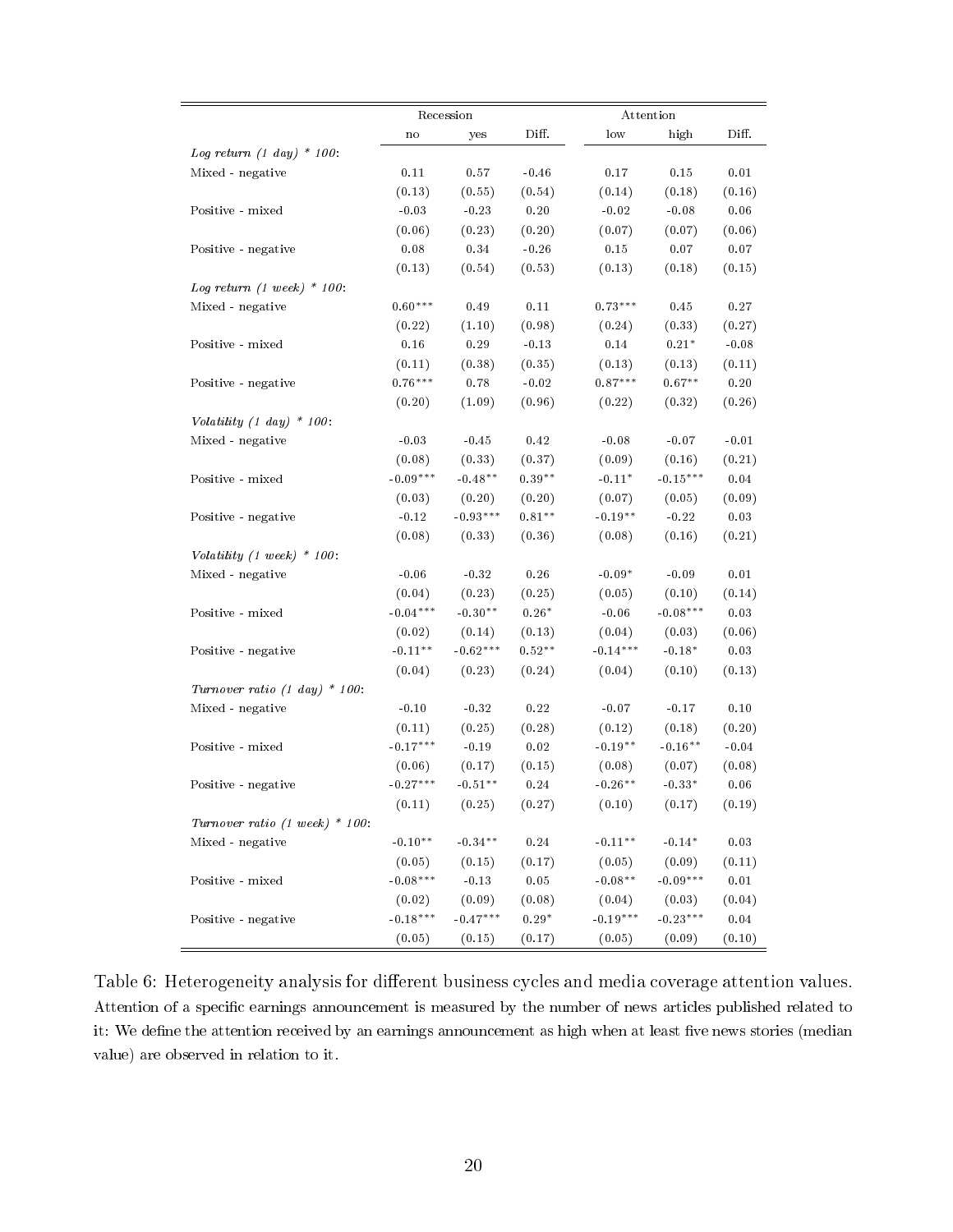These results show that average treatment effects across different investors' sentiments are exacerbated during bad economic cycles, periods in which investors' behavioral biases tend to be more pronounced. This interpretation is also in line with the results that we get when performing a heterogeneity analysis with respect to different VIX values as shown in Figures 4 and 5. These figures compare groups' average treatment effects (GATEs) on volatilities and turnover ratios<br>obtained for 21 equally sized bins of VIX to the average treatment effect (ATE) and decument obtained for 21 equally sized bins of VIX to the average treatment effect  $(ATE)$  and document that the effects are amplified if uncertainty in the general financial market grows.<sup>6</sup> In fact, for the groups corresponding to higher values of the VIX, differences between the ATE and the GATE become larger (in magnitude) and significantly more negative.



Figure 4: Difference between the group average treatment effects (GATEs) and the average treatment effect (ATE) on realized volatilities of positive vs. negative sentiment. Groups are constructed splitting the observed VIX values into 21 (equally sized) classes. The respective 90% condence intervals are also drawn.

In contrast, results summarized in Table 6 show that different levels of attention have no statistically significant influence on the size of the treatment effects. In fact, when coverage attention is high, all daily effects become similarly larger in magnitude than when attention is low irrespectively of the sentiment's category. When the media coverage of an earnings announcement is high, investors seem to react in a similar, more timely manner to all types of information (positive or negative), adjusting their positions.

 ${}^6$ The respective graphs of the other 16 effect-outcome combinations can be obtained from the authors upon request.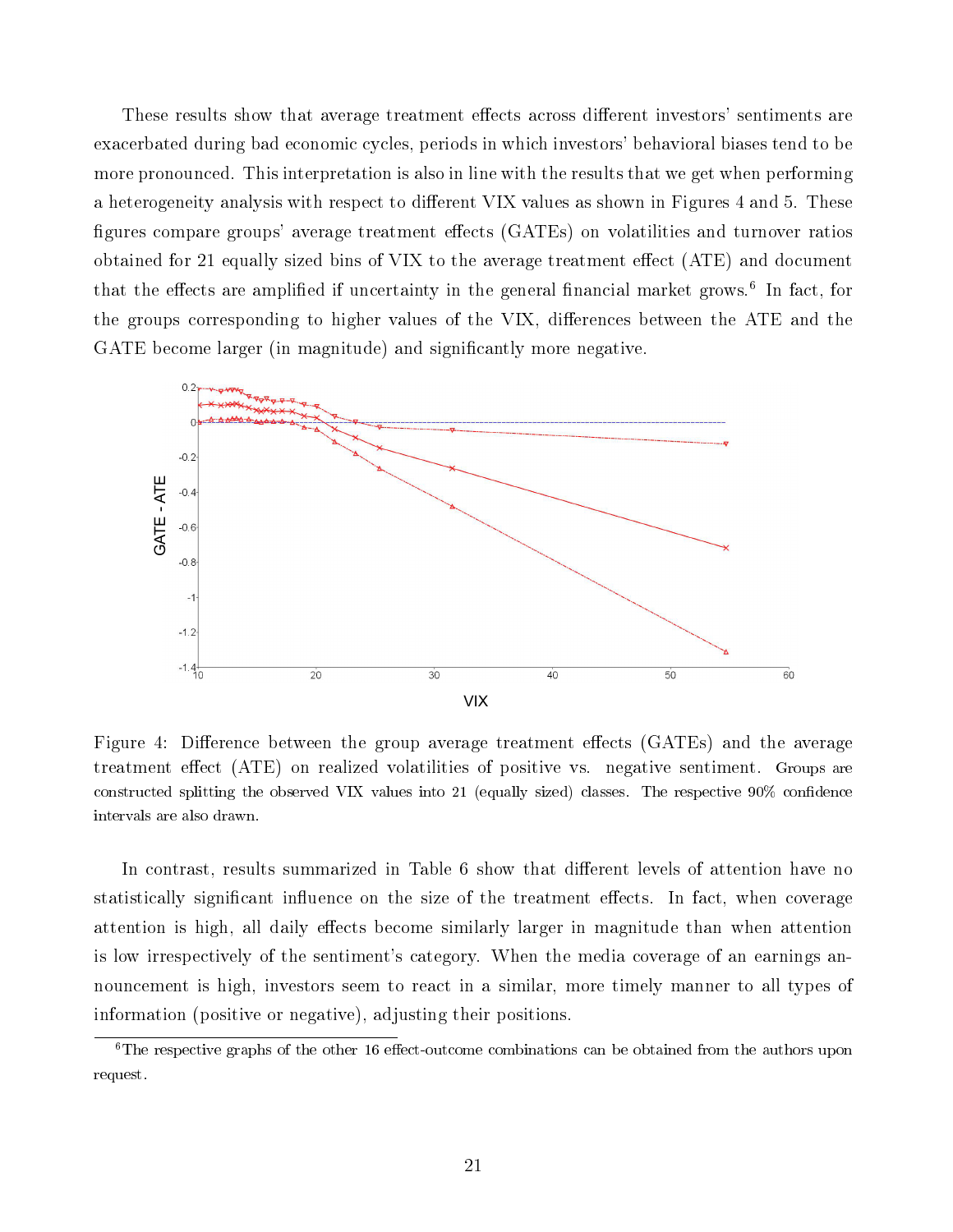

Figure 5: Difference between the group average treatment effects (GATEs) and the average treatment effect (ATE) on turnover ratios of positive vs. negative sentiment. Groups are constructed splitting the observed VIX values into 21 (equally sized) classes. The respective 90% condence intervals are also drawn.

# 5 Conclusion

We studied the impact on the dynamics of stock prices of post-earnings announcement sentiment in relation to corporate earnings announcements on the dynamics of stock prices. Even though this problem has already been treated in the literature due to its obvious strategic importance, our work incorporates two main novelties. First, our approach is based on novel causal machine learning-based techniques, namely causal forests enhanced with a modied estimator of the treatment effect. Second, our results have been obtained using a large firm-specific dataset in which the financial outcomes have been computed out of high-frequency intra-day traded prices and the sentiments have been compiled and extracted out of all the news stories in relation to all  $S\&P$  500 firms' earnings announcements for fifteen years released by all the major financial news providers.

The results obtained with this new methodology and rich dataset confirm and quantify previous empirical observations in relation to this problem. In order to do so, we have first characterized the post-earnings announcement sentiment in our causal inference framework as a treatment variable that can take three values (positive, negative, and mixed sentiments) and we have chosen as outcome variables the impact on returns, volatilities, and liquidity (proxied by turnover ratios). The estimated average effects show that there is a noticeable short-run correction effect on returns mostly in the direction of the sentiment in the day that immediately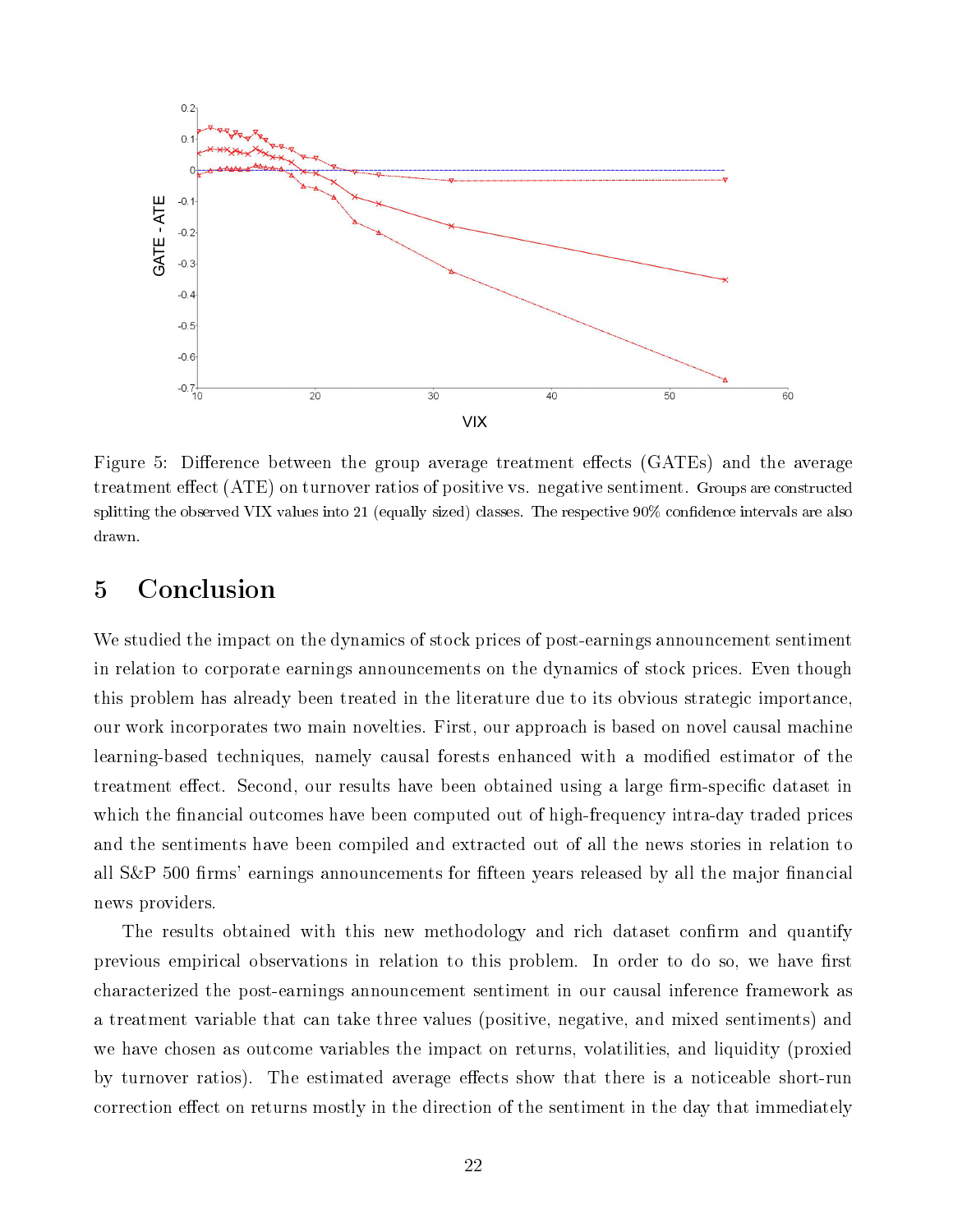follows the announcement. Returns go back to average values in the week that follows the announcement and correct the misspricing committed due to biased expectations. This effect is particularly visible for negative sentiments.

Regarding the average treatment effects, it is only the difference between the positive and negative sentiments and the difference between the positive and mixed sentiments that are mostly statistically significant at the  $1\%$  level for the three outcome variables. The figures that we obtained are of large economic significance as they quantify the potential for excess returns and (market and liquidity) risk mitigation associated with positive sentiment as opposed to a negative or a mixed one. For returns, there is a difference of an average of 76 basis points in the returns recorded after an earnings announcement perceived as positive as opposed to a negative one. A similar phenomenon occurs from the point of view of market risk, as realized volatility declines by 16 points when comparing a positive with a negative treatment.

Finally, a heterogeneity study was conducted to determine if recessions, general market uncertainty, and attention (measured by the number of news articles published in relation to the announcements) have an influence on the results. We have seen that this is not the case for attention, while we showed that recessions and high market uncertainty significantly exacerbate the effects.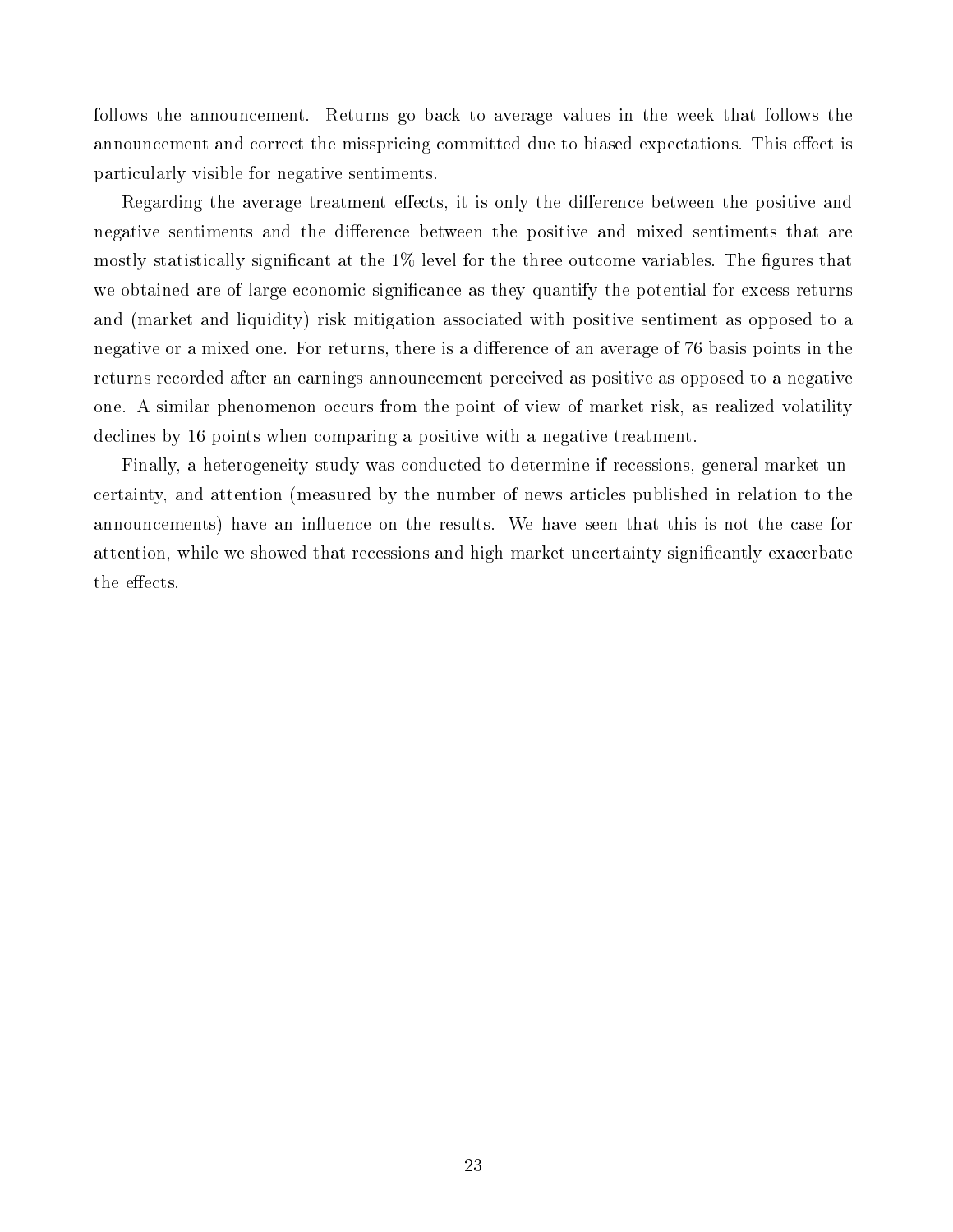# Data Appendix

#### A.1 Ravenpack and news sentiment measures

The news stories and the corresponding news sentiment proxies regarding earnings announcements used in our dataset have been obtained from the RavenPack News Analytics 4.0 - Dow Jones equities edition database. RavenPack News Analytics (RPNA) automatically gathers and analyzes news releases from *Dow Jones Financial Wires*, the *Wall Street Journal*, *Barron's*, and MarketWatch, offering a database with a multitude of data fields for each news item captured.<sup>7</sup> A record in the RPNA database refers to a combination of a news story and a so-called entity.<sup>8</sup> When multiple entities are mentioned within a specific news story, a record is created for each entity mentioned in it.

We filter and prepare our dataset by focusing on the event group (GROUP), the event novelty score (ENS), the relevance (RELEVANCE), the CUSIP code (CUSIP), and the event sentiment score (ESS). We briefly describe these concepts in the following paragraphs.

- The GROUP is the second highest level of the RavenPack event taxonomy. It refers to a collection of related events and is automatically tagged from the headline and news content. As we only focus on news related to earnings announcements, we filter the data using this field, and hence all our data belong to the *earnings* GROUP.
- The ENS is a score ranging from 0 to 100, representing how novel a news story is within a 24-hour time window. Two stories about the same event for the same entity within a 24-hour period are considered to belong to the same chain of events. Chains of events have a decaying ENS; the first news story relating to a specific event and entity within a 24-hour time frame will be assigned a score of 100, while any subsequent story in the same chain of event will have a lower score<sup>9</sup>. If no news is published within 24 hours, the ENS is reset. We focus on the most novel news and filter our data to keep only stories with an ENS of 100.
- The RELEVANCE is a score between 0 and 100, indicating how strongly an entity is related to the underlying news story. A high RELEVANCE score implies that the identified entity plays a major role in the story, while lower scores refer to more passive mentions of the entities.

. . .

 ${}^{7}$ A detailed overview of the fields in the RavenPack database can be found in Mitra and Mitra (2011).

<sup>&</sup>lt;sup>8</sup>As we focus on the equities edition, all entities are companies in our case.

<sup>&</sup>lt;sup>9</sup>The ENS follows a decay function with values 100, 75, 56, 42, 32, 24, 18, 13, 10, 7, 6, 4, 3, 2, 2, 1, 1, 1, 1, 0,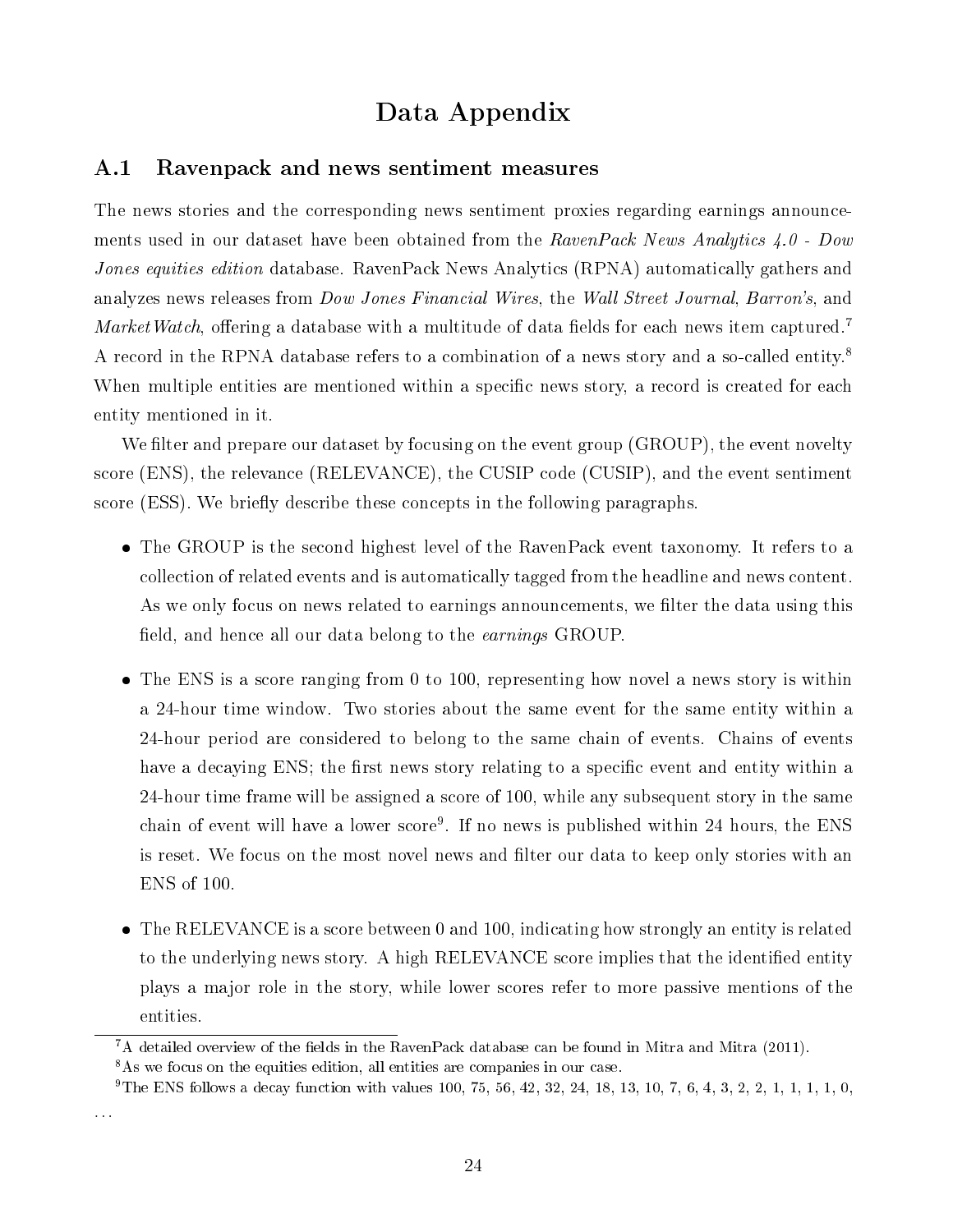- The CUSIP (Committee on Uniform Securities Identification Procedures) is a well-known coding system for US stocks. We use this identifier to link data coming from RPNA and the Compustat and IBES databases. Compustat is used in our study to retrieve at a daily frequency historical information about the stocks that make up the S&P 500 index. The IBES database provides the corresponding quarterly earnings announcement properly time stamped. More specifically, for each earnings announcement of each S&P 500 company (within its duration in the index), we collect the corresponding earnings news within a time window ranging from the moment of the announcement up to the next market opening, that is, during the treatment window. As already mentioned, we only consider earnings announcements released outside the stock market opening hours.
- The ESS is a score ranging from 0 to 100 which represents the underlying sentiment for a news story and a given entity. A score of 50 indicates a neutral sentiment, while values above 50 indicate a positive sentiment and values below 50 a negative one. The ESS is determined using a proprietary algorithm, and it is derived from a collection of surveys where financial experts rate firm-specific events as conveying positive or negative sentiment and to what degree. We do not filter the data based on the ESS; however, as described above in the main text, we use the ESS to build our treatment variable.

Throughout our data analysis, we follow the Ravenpack ID (RP\_ENTITY\_ID) assigned by RPNA to uniquely identify each company in our dataset.

## A.2 Financial outcomes and controls

To measure the outcomes and controls, we define the pre- and post-treatment windows, which include 8 calendar days (open to close), respectively. Note that if the first/last day in the pre/post treatment window is not a trading day, e.g., it happens when the announcement arrives on a Monday morning or a Friday evening, we additionally take the last/first 5 minutes on the previous/upcoming trading day into account. Any other holidays or unexpected data missing within the windows are ignored.

Three types of financial outcome variables are considered simultaneously in our analysis and measured over the post-treatment window: log-returns, realized volatilities, and liquidity. Log-returns and realized volatilities are computed using the high-frequency stock trading data obtained from the NYSE Trade and Quote (TAQ) database. The ticker symbols are matched with RP\_ENTITY\_ID according to the source mapping file provided by RPNA. The raw TAQ data are cleaned by following the customary steps, as suggested in Barndorff-Nielsen et al. (2009):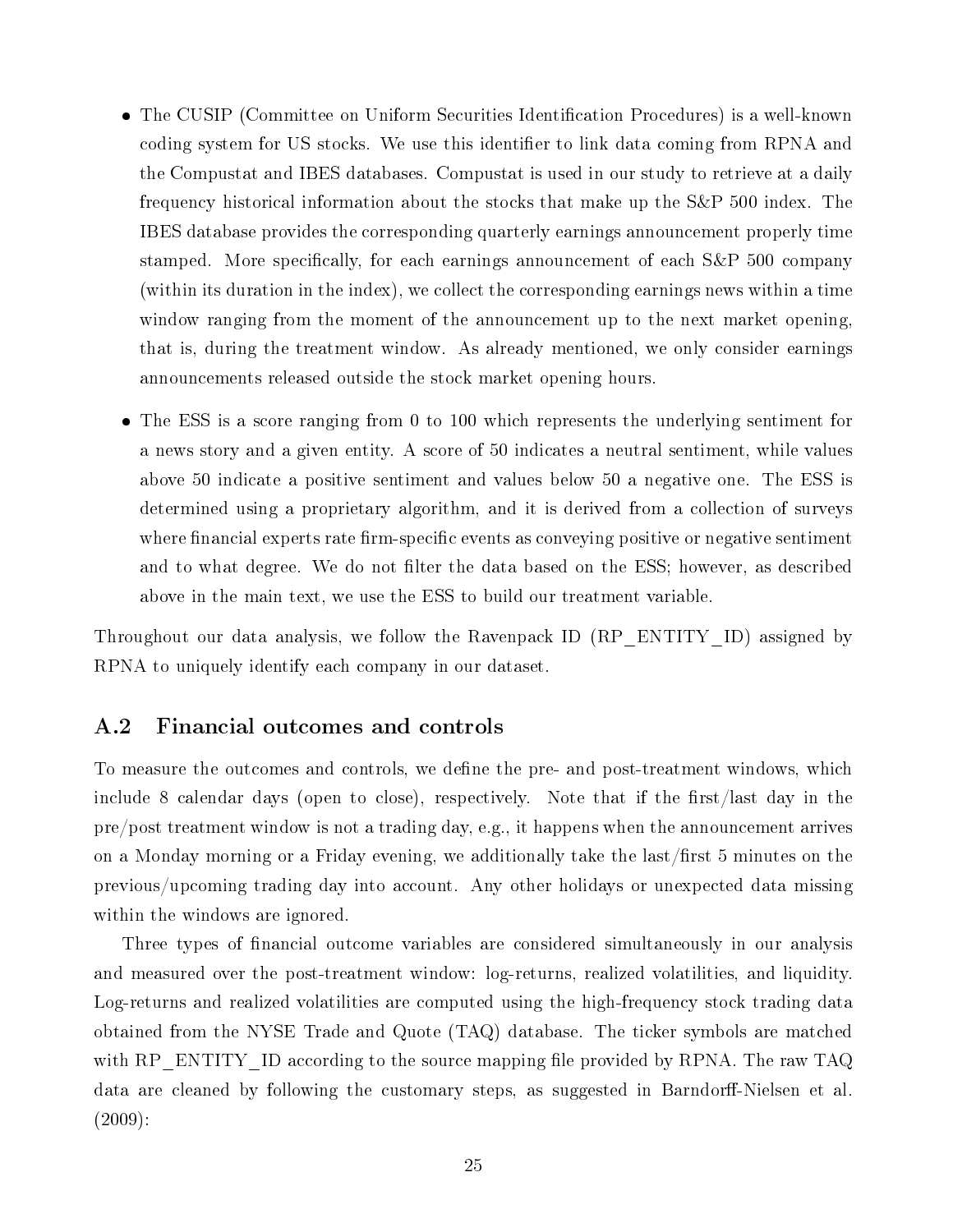- 1. Only keep the transactions between 9:30-16:00 in each trading day (when the exchange is open) and with non-zero price.
- 2. Delete transactions with a correction indicator.
- 3. If multiple transactions have the same time stamp, replace all these with the median price.

We compute the daily log-returns by taking the log difference between the last and the first trade prices in the window 9:30-16:00. Prices are adjusted for dividend payments and stock splits. The realized volatility is computed using intraday log-returns  $r_{t-i}$  estimated at a frequency  $\Delta$ corresponding to the splitting of the time window 9:30-16:00 into N disjoint time subintervals. More specifically,

$$
RV_t^{(d)} = \sqrt{\sum_{i=0}^{N-1} r_{t-i \cdot \Delta}^2}.
$$

In our dataset, the frequency  $\Delta$  will be set to five minutes. Finally, we shall proxy our last financial outcome variable, that is, the stock-specific liquidity, by using the daily turnover-ratio defined as the quotient trading volume (in number of shares)/shares outstanding. The relevant data are acquired from Compustat database. We aggregate the volatility and liquidity measures by averaging the daily estimators over the one-week window. Additionally, the three outcomes measured over the one-day pre/post-treatment windows are also used as responses to examine the short-run effects.

To control the impact of other economic and financial variables, we include global sector classication, NBER-based recession indicator, Fama-French (FF) 3 factors, CBOE Volatility Index (VIX), US Gross Domestic Product (GDP) and Consumer Price Index (CPI), which are observed over the post-treatment window, as control variables. In addition, FOMC meeting indicator, lagged outcomes, VIX, FF factors, and some relevant financial statement variables measured over the pre-treatment window are also included in the set of covariates. Note that for financial statement variables that are quarterly updated, we just take the last observation before earnings release. Table A.1 summarizes the detailed definition and data sources of the nancial and macroeconomic controls considered in our analysis.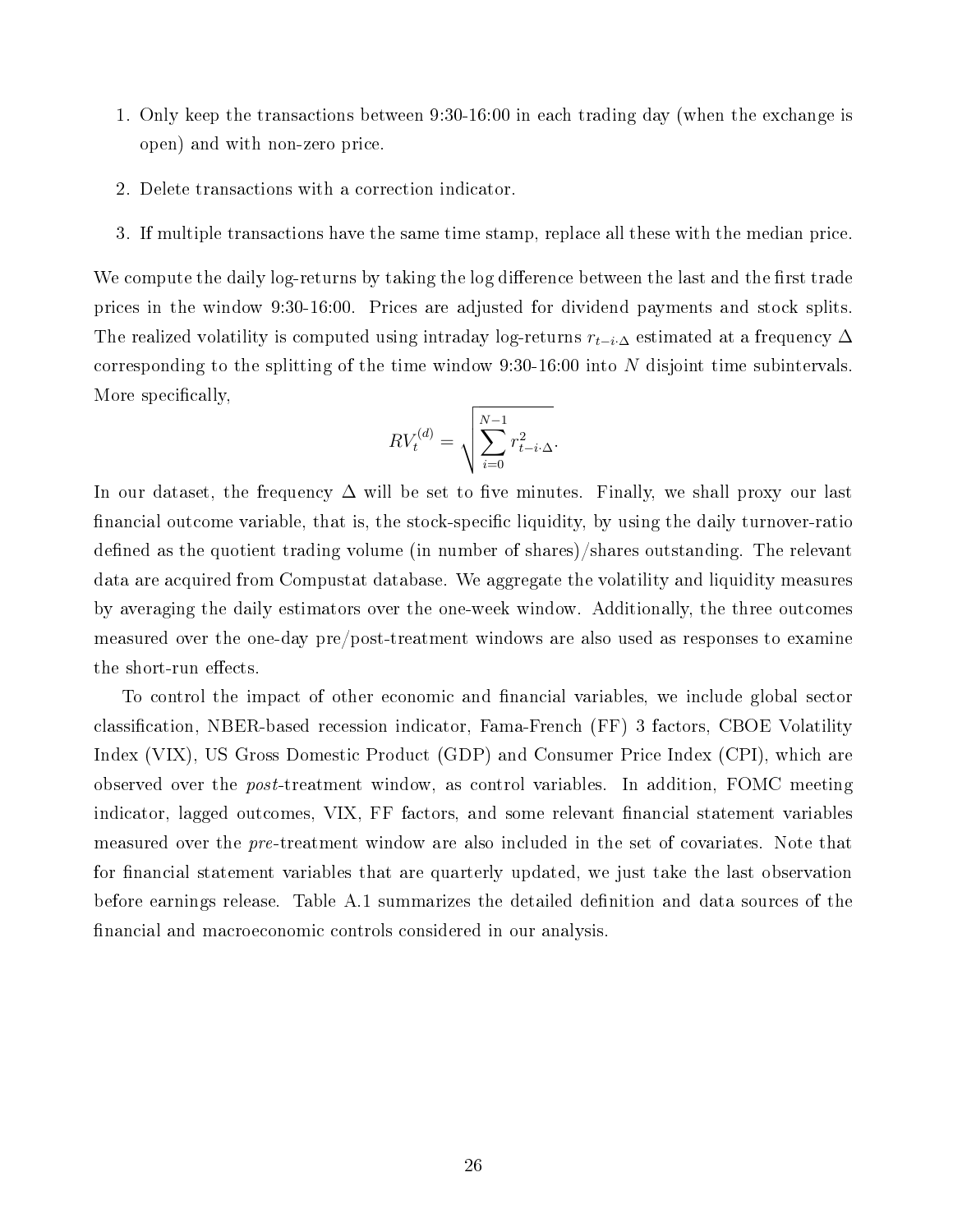| Source     | Compustat (quarterly updated)                 | FRED (monthly updated)                        | FMOC                                | CBOE                                        | FRED                                                                  | <b>OECD</b>                                   | Fama-French Portfolios and Factors          | Fama-French Portfolios and Factors          | Fama-French Portfolios and Factors          | Fama-French Portfolios and Factors, Compustat                         | Compustat                                | Compustat                                                                                                        |
|------------|-----------------------------------------------|-----------------------------------------------|-------------------------------------|---------------------------------------------|-----------------------------------------------------------------------|-----------------------------------------------|---------------------------------------------|---------------------------------------------|---------------------------------------------|-----------------------------------------------------------------------|------------------------------------------|------------------------------------------------------------------------------------------------------------------|
| Definition | observation on the earnings announcement date | observation on the earnings announcement date | dummy over the pre-treatment window | averaged daily observations over the window | percent change from preceding period, seasonally adjusted annual rate | annual growth rate $(%)$                      | averaged daily observations over the window | averaged daily observations over the window | averaged daily observations over the window | estimates on the last calendar quarter before earnings release<br>STO | last observation before earnings release | close price $\times$ common shares outstanding , last observation before earnings release<br>stockholders equity |
| Data       | global sector classification                  | NBER based recession indicator                | FOMC meeting indicator              | VIX                                         | GDP (US, quarterly basis)                                             | inflation measured by CPI (US, monthly basis) | Small (market capitalization) Minus Big     | High (book-to-market ratio) Minus Low       | excess return of the market portfolio       | loading on the market risk                                            | log of total assets (quarterly updated)  | market to book ratio (quarterly updated)                                                                         |

| $\frac{1}{2}$                                          |
|--------------------------------------------------------|
|                                                        |
|                                                        |
| which is the the concern on an international contexts. |
|                                                        |
|                                                        |
| j<br>I                                                 |
| ていい いちにん                                               |
| .<br>.<br>.                                            |
| .<br>ו<br>$\frac{1}{2}$<br>S<br>1                      |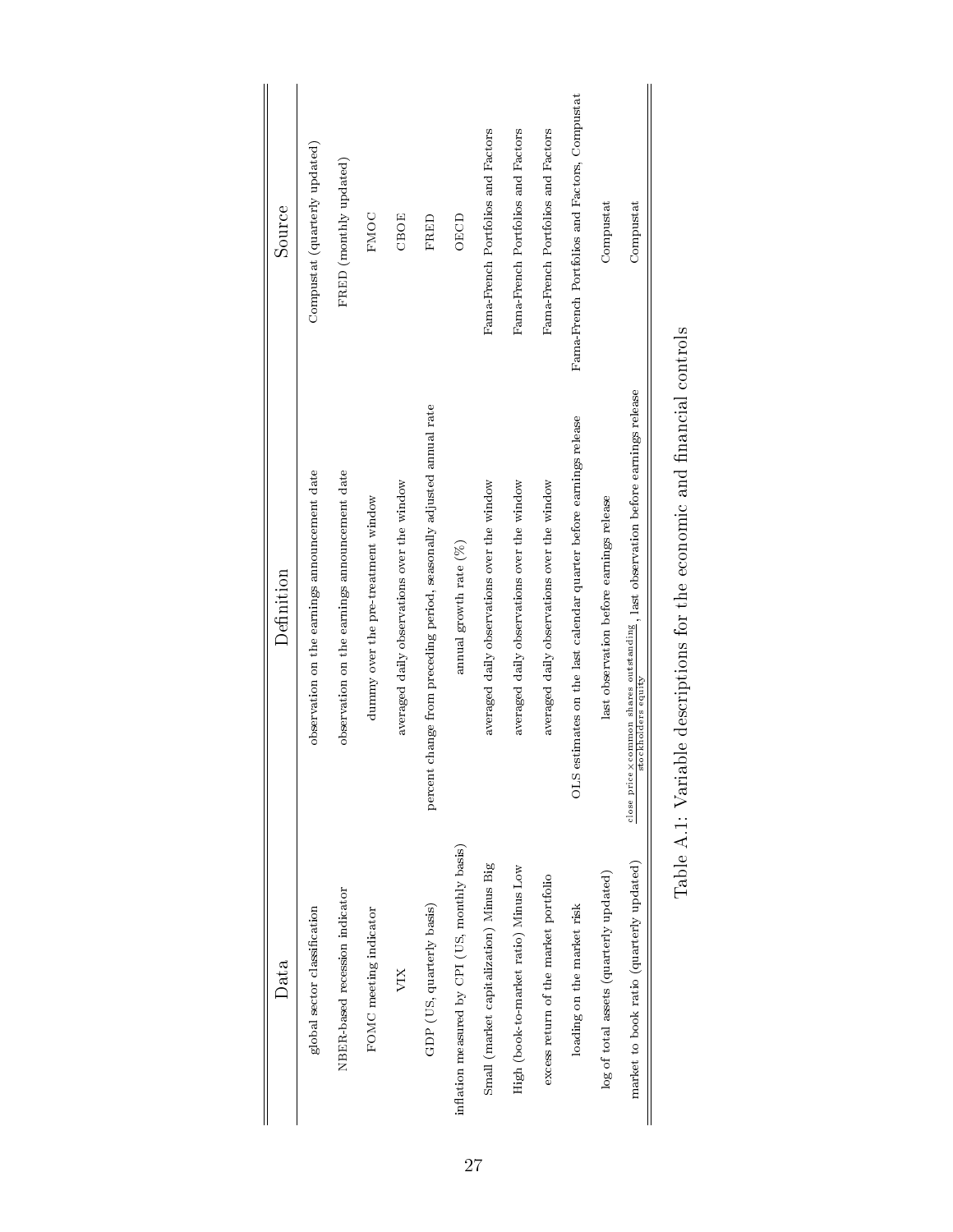## References

- Andrei, D. and Hasler, M. (2015). Investor Attention and Stock Market Volatility. The Review of Financial Studies 28(1), 33-72.
- Antweiler, W. and Frank, M. Z. (2004). Is all that talk just noise? The information content of internet stock message boards. The Journal of Finance 59(3), 1259-1294.
- Athey, S. (2017). Beyond prediction: Using big data for policy problems. Science 355, 483-485.
- Athey, S. and Imbens, G.W. (2016). Recursive Partitioning for Heterogeneous Causal Effects. Proceedings of the National Academy of Sciences of the United States of America 113(27), 7353-7360.
- Athey, S. and Imbens, G.W. (2017). The State of Applied Econometrics: Causality and Policy Evaluation. *Journal of Economic Perspectives* 31(7), 3-32.
- Athey, S., Tibshirani, J., and Wager, S. (2019). Generalized Random Forests. Annals of Statistics 47(2), 1148-1178.
- Audrino, F., Sigrist, F., and Ballinari, D. (2020). The impact of sentiment and attention measures on stock market volatility. International Journal of Forecasting 36, 334-357.
- Barndorff-Nielsen, O. E., Hansen, P. R., Lunde, A., and Shephard, N. (2009). Realized kernels in practice: Trades and quotes. The Econometrics Journal 12(3), C1-C32.
- Barberis, N., Shleifer, A., and Vishny, R. (1998). A model of investor sentiment. *Journal of* Financial Economics 49(3), 307-343.
- Black, F. (1986). Noise. The Journal of Finance 41(3), 528-543.
- Christiansen, C., Schmeling, M., and Schrimpf, A. (2012) A comprehensive look at financial volatility prediction by economic variables. Journal of Applied Econometrics, 27(6), 956- 977.
- Cookson, J. A., and Niessner, M. (2020). Why Don't We Agree? Evidence from a Social Network of Investors. The Journal of Finance 75(1), 173-228.
- Daniel, K., Hirshleifer, D., and Teoh, S. H. (2002). Investor psychology in capital markets: Evidence and policy implications. Journal of monetary economics 49(1), 139-209.
- Della Vigna, S. and Pollet, J. M. (2009). Investor inattention and Friday earnings announcements. The Journal of Finance  $64(2)$ , 709-749.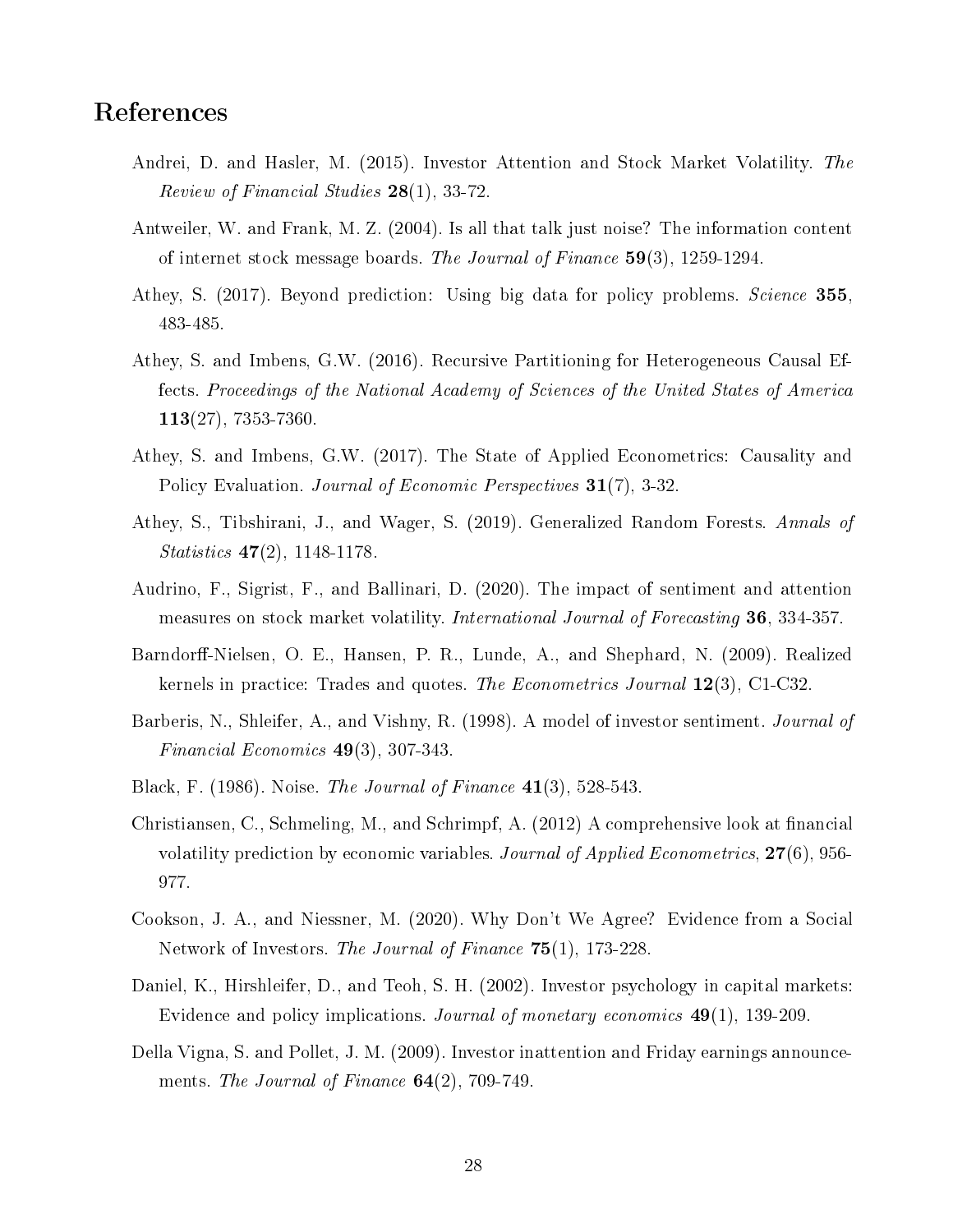- De Long, J. B., Shleifer, A., Summers, L. H., and Waldmann, R. J. (1990). Noise trader risk in financial markets. Journal of Political Economy  $98(4)$ , 703-738.
- Engelberg, J., McLean, R. D., and Pontiff, J. (2018). Anomalies and News. The Journal of *Finance* **73**(5), 1971-2001.
- Gargano, A. and Rossi, A. G. (2018). Does It Pay to Pay Attention? The Review of *Financial Studies*  $31(12)$ , 4595-4649.
- Giannini, R., Irvine, P., and Shu, T. (2019). The convergence and divergence of investors' opinions around earnings news: Evidence from a social network. Journal of Financial Markets 42, 94-120.
- Hastie, T., Tibshirani, R. and Friedman, J. (2009). The Elements of Statistical Learning: Data Mining, Inference, and Prediction. 2nd edition, Springer (10th printing with corrections, 2013).
- Hirshleifer, D., Lim, S. S., and Teoh, S. H. (2009). Driven to Distraction: Extraneous Events and Underreaction to Earnings News. The Journal of Finance 64(5), 2289-2325.
- Imbens, G. W. (2000). The role of the propensity score in estimating dose-response functions. *Biometrika* **87**(3), 706-710.
- Imbens, G. W. and Rubin, D. B. (2015). Causal Inference in Statistics, Social, and Biomedical Sciences. Cambridge University Press.
- Imbens, G.W. and Wooldridge, J.M. (2009). Recent developments in the econometrics of program evaluation. Journal of Economic Literature 47(1), 5-86.
- Johnson, E. J. and Tversky, A. (1983). Affect, generalization, and the perception of risk. Journal of personality and social psychology  $45(1)$ , 20.
- Kahneman, D. (1973). Attention and effort. Prentice-Hall series in experimental psychology.
- Knaus, M. C., Lechner, M., and Strittmatter, A. (2020). Machine Learning Estimation of Heterogeneous Causal Effects: Empirical Monte Carlo Evidence. The Econometrics Journal, forthcoming.
- Lechner, M. (2001). Identification and estimation of causal effects of multiple treatments under the conditional independence assumption. In *Econometric Evaluation of Labour* Market Policies, Lechner, M. and Pfeiffer, E. (editors), 43-58. Physica.
- Lechner, M. (2018). Modified Causal Forests for Estimating Heterogeneous Causal Effects. Working Paper, University of St. Gallen.